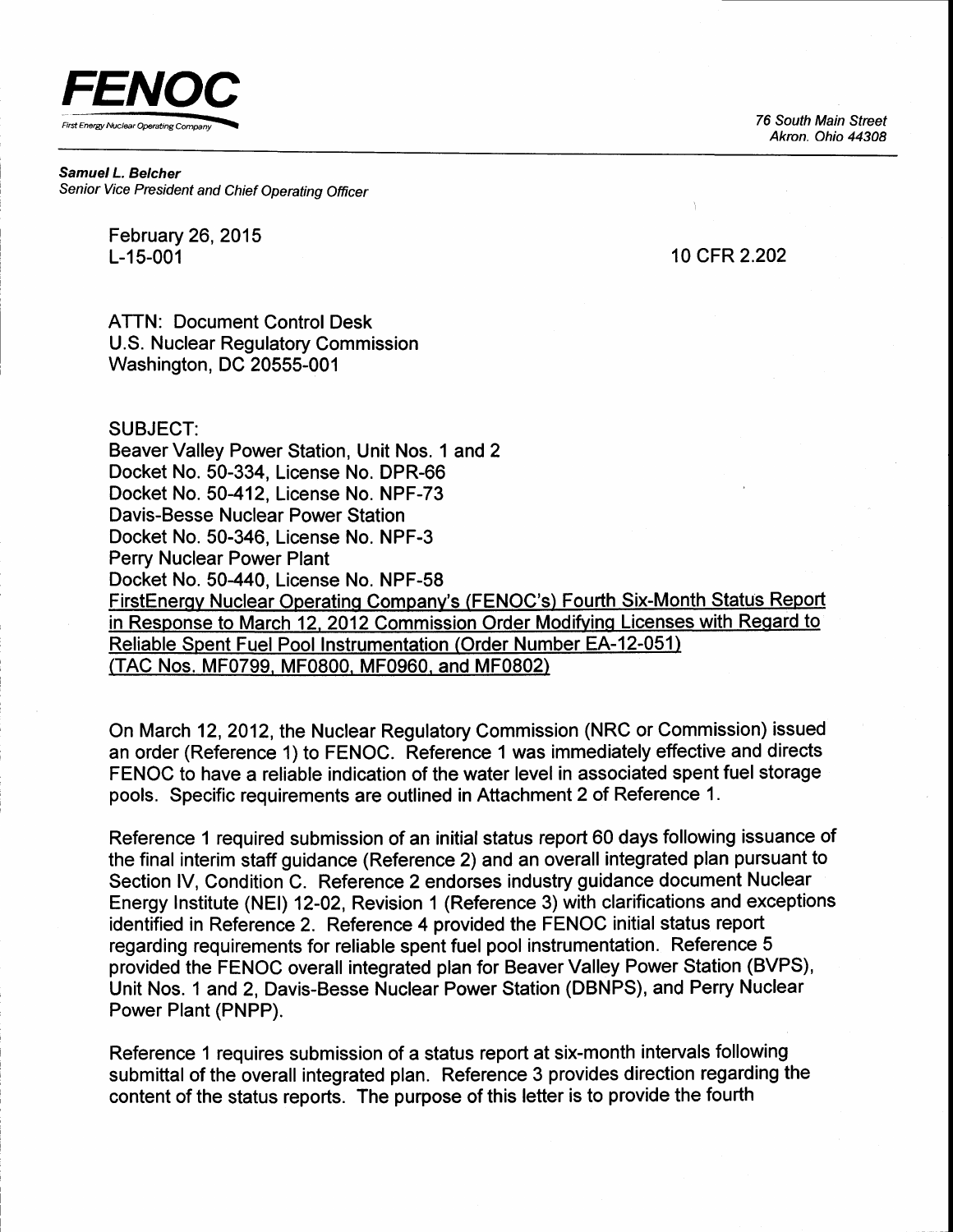Beaver Valley Power Station, Unit Nos. 1 and 2 Davis-Besse Nuclear Power Station Perry Nuclear Power Plant L-15-001 Page 2

six-month status report pursuant to Section lV, Condition C.2, of Reference 1, that delineates progress made in implementing the requirements of Reference 1. The attached reports for BVPS, DBNPS, and PNPP (Attachments 1, 2, and 3, respectively) provide an update of milestone accomplishments since the last status report, including any changes to the compliance method, schedule, or need for relief/relaxation and the basis, if any.

The NRC staff also issued interim staff evaluations (References 6,7, and 8) that included requests for additional information (RAls). The NRC staff subsequently indicated the intention to complete the ongoing review of the responses to Reference 1 by conducting audits and utilizing the ePortal system for review of RAI responses (Reference 9). The attached reports have been updated to reflect this process change.

This letter contains no new regulatory commitments. If you have any questions regarding this report, please contact Mr. Thomas A. Lentz, Manager - Fleet Licensing, at 330-315-6810.

I declare under penalty of perjury that the foregoing is true and correct. Executed on February  $26$ , 2015.

Respectfully,

Samuel L. Belcher

Attachments:

- 1. Beaver Valley Power Station Fourth Six-Month Status Report for the lmplementation of Order EA-12-051, Order Modifying Licenses with Regard to Reliable Spent Fuel Pool Instrumentation
- Z. Davis-Besse Nuclear Power Station Fourth Six-Month Status Report for the Implementation of Order EA-12-051, Order Modifying Licenses with Regard to Reliable Spent Fuel Pool Instrumentation
- 3. Perry Nuclear Power Plant Fourth Six-Month Status Report for the lmplementation of Order EA-12-051, Order Modifying Licenses with Regard to Reliable Spent Fuel Pool Instrumentation

References:

- 1. NRC Order Number EA-12-051, Order Modifying Licenses with Regard to Reliable Spent Fuel Pool Instrumentation, dated March 12, 2012
- Z. NRC Interim Staff Guidance JLD-|SG-2012-03, Compliance with Order EA-12-051, Order Modifying Licenses with Regard to Reliable Spent Fuel Pool Instrumentation, Revision 0, dated August 29, 2012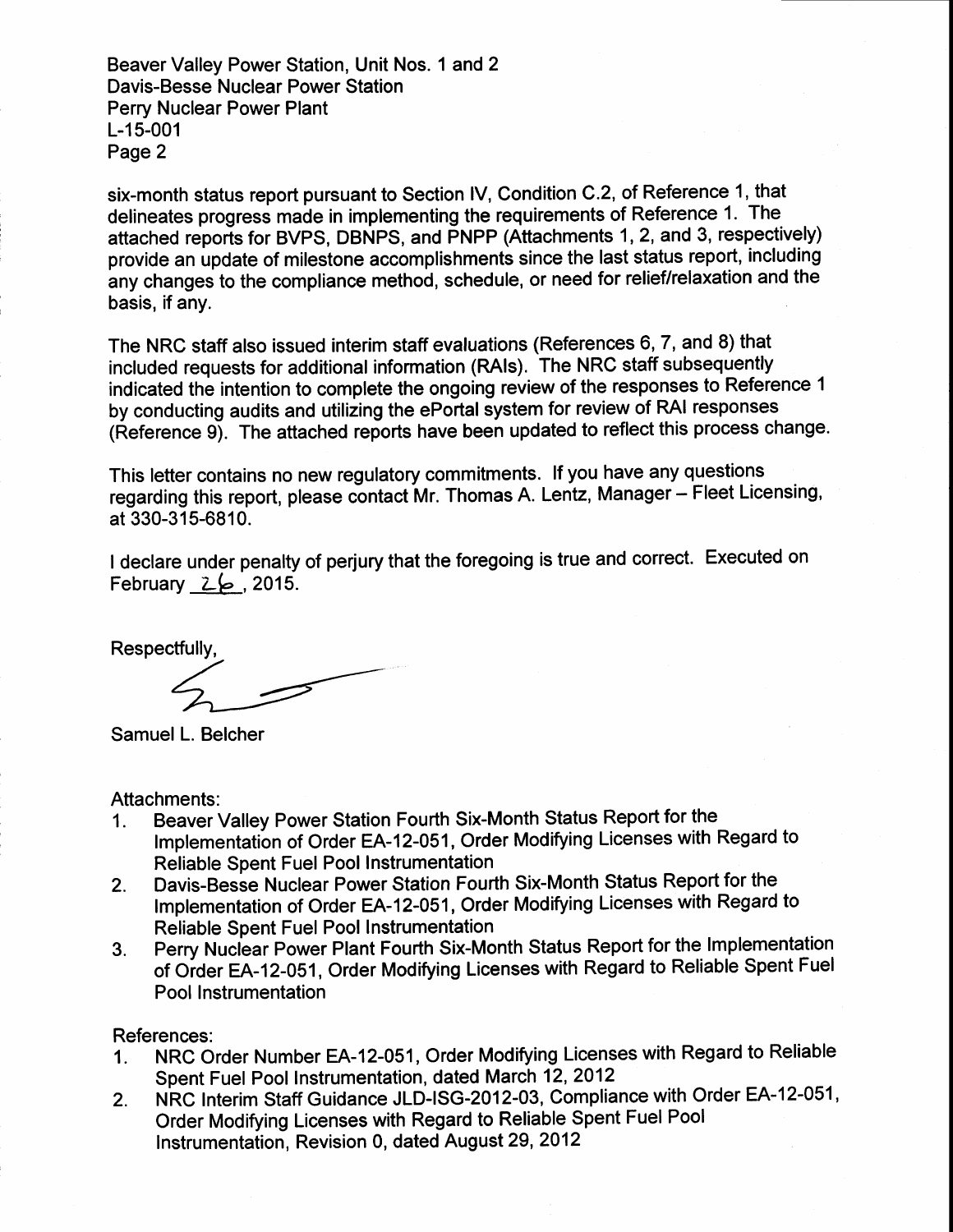Beaver Valley Power Station, Unit Nos. 1 and 2 Davis-Besse Nuclear Power Station Perry Nuclear Power Plant L-15-001 Page 3

- 3. NEI 12-02, Industry Guidance for Compliance with NRC Order EA-12-051, "To Modify Licenses with Regard to Reliable Spent Fuel Pool Instrumentation," Revision 1, dated August 2012
- 4. FirstEnergy Nuclear Operating Company's (FENOC's) Initial Status Report in Response to March 12, 2012, Commission Order Modifying Licenses with Regard to Requirements for Reliable Spent Fuel Pool Instrumentation (Order Number EA-12-051), dated October 26, 2012
- S. FirstEnergy Nuclear Operating Company's (FENOC's) Overall Integrated Plan in Response io March 12, 2012 Commission Order lssuance of Order to Modify Licenses with Regard to Reliable Spent Fuel Pool Instrumentation (Order Number EA-12-051), dated February 27 ,2013
- 6. Beaver Valley Power Station, Units 1 and 2 Interim Staff Evaluation and Request for Additionai Information Regarding the Overall Integrated Plan for lmplementation of Order EA-12-051, Reliable Spent Fuel Pool Instrumentation, dated November 19, 2013
- Davis-Besse Nuclear Power Plant Unit No. 1 Interim Staff Evaluation and Request for Additional Informtion Regarding the Overall Integrated Plan for Implementation of Order EA-12-051, Reliable Spent Fuel Pool Instrumentation, dated December 11, 2013 7.
- Perry Nuclear Power Plant, Unit 1, Interim Staff Evaluation and Request for Additional Information Regarding the Overall Integrated Plan for lmplementation of Order EA-12-051, Reliable Spent Fuel Pool Instrumentation, dated December 11, 2013 8.
- NRC Audits of Licensee Responses to Reliable Spent Fuel Pool Instrumentation Order EA-12-051, dated March 26,2014 9.

Director, Office of Nuclear Reactor Regulation (NRR) CC: **NRC Region I Administrator** NRC Region lll Administrator NRC Resident Inspector (BVPS) NRC Resident Inspector (DBNPS) NRC Resident Inspector (PNPP) NRC Project Manager (BVPS) NRC Project Manager (DBNPS) NRC Project Manager (PNPP) Ms. Lisa M. Regner, NRR/JLD/PMB, NRC Mr. Blake A. Purnell, NRR/JLD/PMB, NRC Director BRP/DEP (without Attachments) Site BRP/DEP Representative (without Attachments) Utility Radiological Safety Board (without Attachments)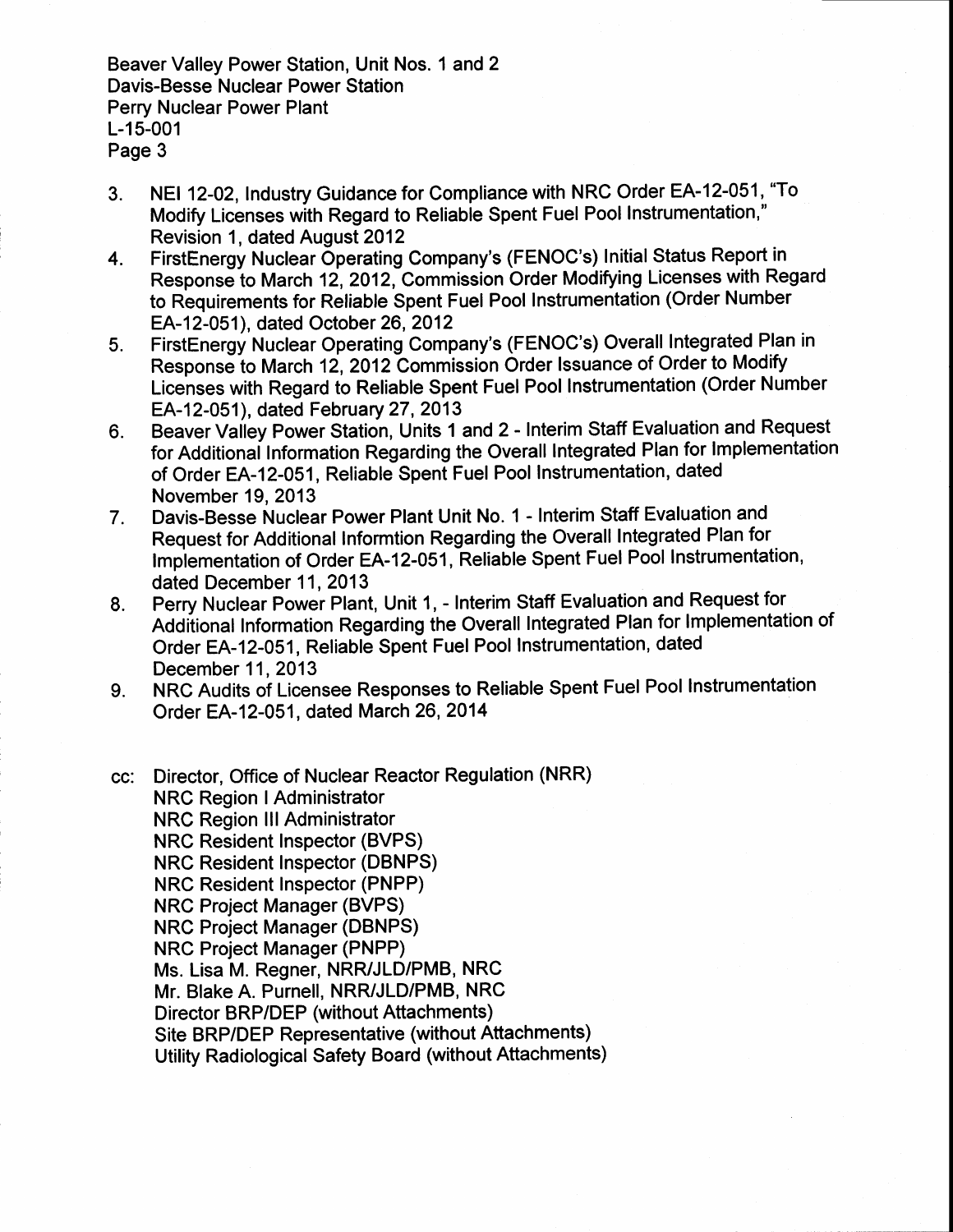#### Attachment 1 L-15-001

#### Beaver Valley Power Station Fourth Six-Month Status Report for the Implementation of Order EA-12-051, Order Modifying Licenses with Regard to Reliable Spent Fuel Pool Instrumentation Page 1 of 6

# **1 Introduction**

FirstEnergy Nuclear Operating Company (FENOC) developed an Overall Integrated Plan (OIP) for Beaver Valley Power Station (BVPS), Unit Nos. 1 and 2 (Reference 1 in Section 8), documenting the requirements to install reliable spent fuel pool (SFP) level instrumentation (LI), in response to Reference 2. This attachment provides an update of milestone accomplishments since the last status report, including any changes to the compliance method, schedule, or need for relief/relaxation and the basis, if any.

# **2 Milestone Accomplishments**

The following milestone(s) have been completed since July 21, 2014 and are current as of January 31, 2015.

- Update 3 was submitted
- Completed SFP instrumentation design for Unit No. 1
- Delivery of SFP instrumentation was completed for Unit No. 1
- Began SFP instrumentation installation for Unit No. 1
- Completed SFP instrumentation design for Unit No. 2
- Delivery of SFP instrumentation was completed for Unit No. 2

# **3 Milestone Schedule Status**

The following provides an update to the milestone schedule to support the OIP. This section provides the activity status of each item and the expected completion date, noting any change. The dates are planning dates subject to change as design and implementation details are developed.

The milestones indicate the number assigned in the interim staff evaluation (ISE) (Reference 3) to each request for additional information (RAI). Updates to RAI responses are to be posted on the ePortal as indicated in Reference 4.

The revised milestone target completion dates do not impact the order implementation date.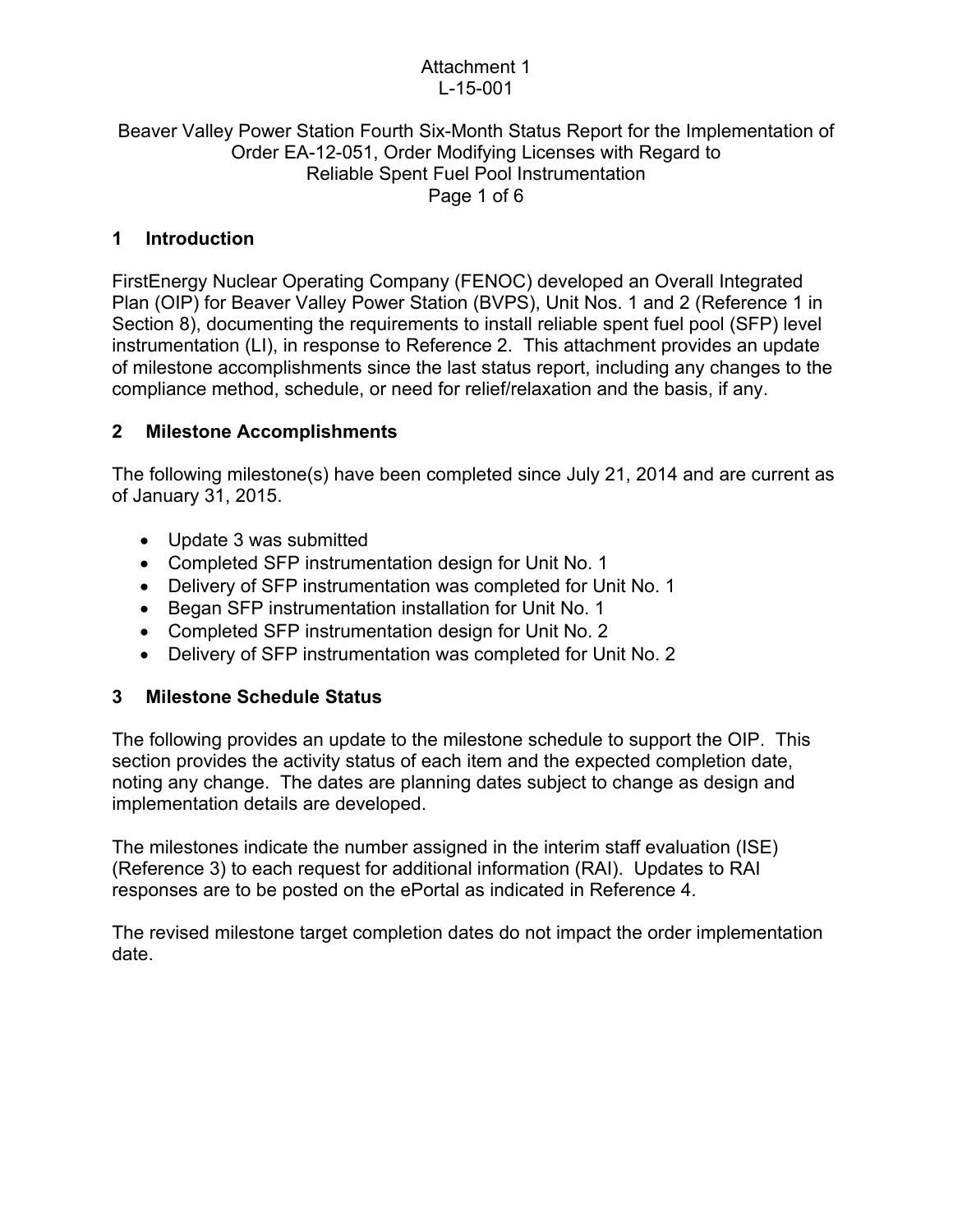| <b>Milestone</b>                       | <b>Target</b><br><b>Completion</b> | <b>Activity</b><br><b>Status</b> | <b>Revised Target</b><br><b>Completion</b> |
|----------------------------------------|------------------------------------|----------------------------------|--------------------------------------------|
|                                        | <b>Date</b>                        | (as of 1/31/15)                  | <b>Date</b>                                |
| <b>Submit Six-Month Status Updates</b> |                                    |                                  |                                            |
| (Unit Nos. 1 and 2)                    |                                    |                                  |                                            |
| Update 1                               | August 2013                        | Complete                         |                                            |
| Update 2, including response to ISE    |                                    |                                  |                                            |
| RAI-1, RAI-2, RAI-3, RAI-4 (except 4b  |                                    |                                  |                                            |
| schematic), RAI-6, RAI-9, and RAI-10a  | February 2014                      | Complete                         |                                            |
| Update 3                               | August 2014                        | Complete                         |                                            |
| Post Response to ISE RAI-4b schematic, |                                    |                                  |                                            |
| RAI-5, RAI-7, RAI-8, RAI-10b, RAI-11,  |                                    |                                  |                                            |
| RAI-12, RAI-13, RAI-14, and RAI-15 on  |                                    |                                  |                                            |
| ePortal                                | September 2014                     | <b>Started</b>                   | March 2015                                 |
| Update 4                               | February 2015                      | Started                          |                                            |
| Update 5                               | August 2015                        | <b>Not Started</b>               |                                            |
| <b>BVPS Unit No. 1</b>                 |                                    |                                  |                                            |
| Commence SFP Instrumentation Design    | 4Q12                               | Complete                         |                                            |
| <b>Commence SFP Instrumentation</b>    |                                    |                                  |                                            |
| Procurement                            | 2Q13                               | Complete                         |                                            |
| Complete SFP Instrumentation Design    | 3Q14                               | Complete                         |                                            |
| <b>SFP Instrumentation Delivery</b>    | 3Q14                               | Complete                         |                                            |
| Begin SFP Instrumentation Installation | 4Q14                               | Complete                         |                                            |
| Commissioning of SFP Instrumentation   | 2Q15                               | <b>Not Started</b>               |                                            |
| NRC Order Implementation Date (based   |                                    |                                  |                                            |
| on the scheduled end of the second     |                                    |                                  |                                            |
| refueling outage after implementation  |                                    |                                  |                                            |
| plan submittal)                        | Spring 2015                        | <b>Not Started</b>               |                                            |
| <b>BVPS Unit No. 2</b>                 |                                    |                                  |                                            |
| Commence SFP Instrumentation Design    | 4Q12                               | Complete                         |                                            |
| Commence SFP Instrumentation           |                                    |                                  |                                            |
| Procurement                            | 2Q13                               | Complete                         |                                            |
| Complete SFP Instrumentation Design    | 1Q15                               | Complete                         |                                            |
| <b>SFP Instrumentation Delivery</b>    | 3Q14                               | Complete                         |                                            |
| Begin SFP Instrumentation Installation | 2Q15                               | Not Started                      |                                            |
| Commissioning of SFP Instrumentation   | 4Q15                               | <b>Not Started</b>               | 3Q15                                       |
| NRC Order Implementation Date (based   |                                    |                                  |                                            |
| on the scheduled end of the second     |                                    |                                  |                                            |
| refueling outage after implementation  |                                    |                                  |                                            |
| plan submittal)                        | <b>Fall 2015</b>                   | Not Started                      |                                            |

# **4 Changes to Compliance Method**

There are no changes to the compliance method as documented in the OIP (Reference 1).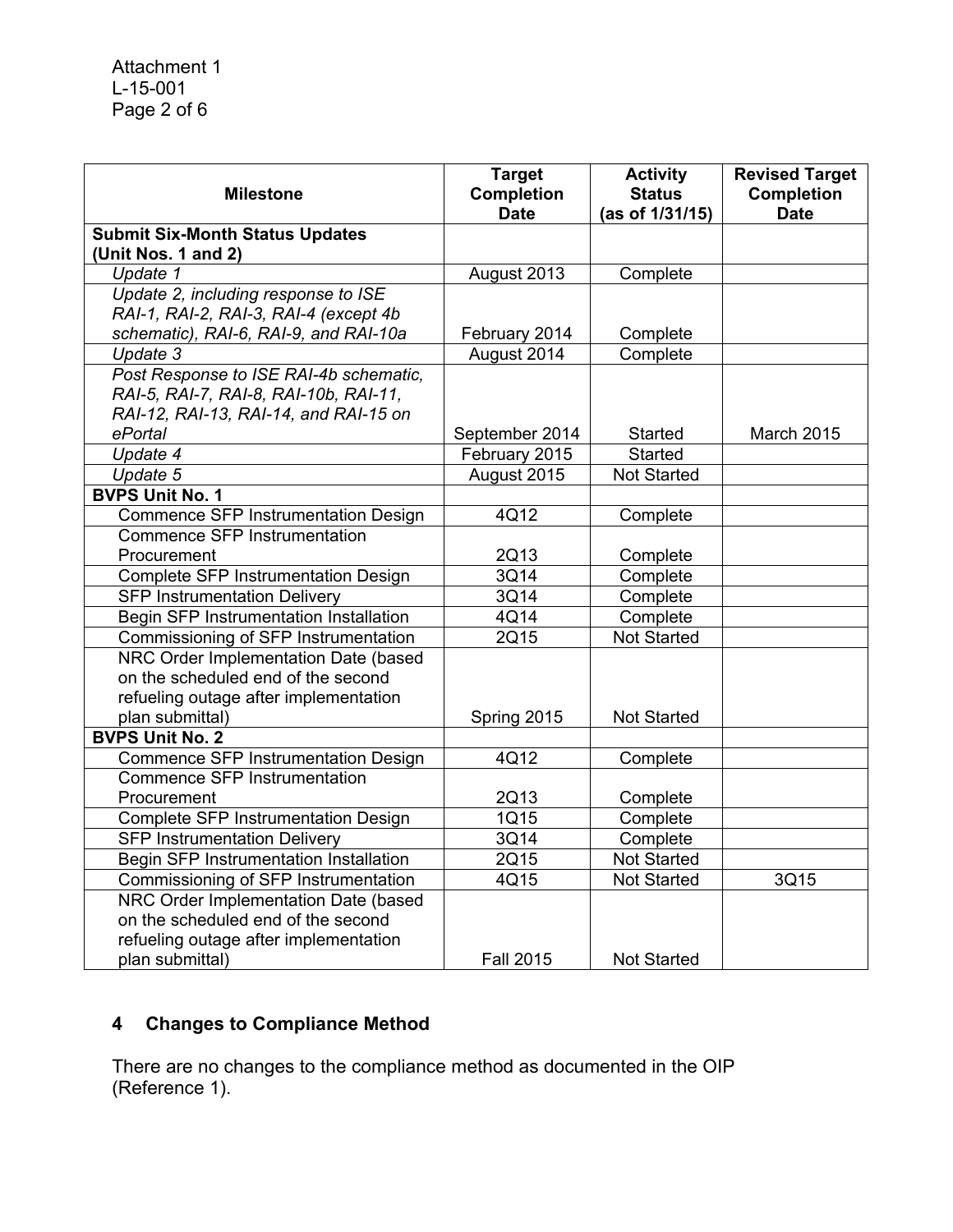#### **5 Need for Relief/Relaxation and Basis for the Relief/Relaxation**

FENOC expects to comply with the order implementation date. Relief/relaxation is not required at this time.

# **6 Open Items from Overall Integrated Plan and Interim Staff Evaluation**

The following tables provide a summary of the open items documented in the OIP or the ISE and the status of each item.

|      | <b>Overall Integrated Plan Open Item</b> | Status         |
|------|------------------------------------------|----------------|
| None |                                          | Not Applicable |

| <b>Interim Staff Evaluation Open Item</b>                                                                                                                                                                                                                                                                                                                                                                                                                                                                                                                                                                                                                                                                                                                                                                                                                                                                                                                                                                               | <b>Status</b>                                                                                                                           |
|-------------------------------------------------------------------------------------------------------------------------------------------------------------------------------------------------------------------------------------------------------------------------------------------------------------------------------------------------------------------------------------------------------------------------------------------------------------------------------------------------------------------------------------------------------------------------------------------------------------------------------------------------------------------------------------------------------------------------------------------------------------------------------------------------------------------------------------------------------------------------------------------------------------------------------------------------------------------------------------------------------------------------|-----------------------------------------------------------------------------------------------------------------------------------------|
| RAI-1: Please specify for Level 1 how the identified location                                                                                                                                                                                                                                                                                                                                                                                                                                                                                                                                                                                                                                                                                                                                                                                                                                                                                                                                                           | Complete. (Provided in                                                                                                                  |
| represents the higher of the two points described in the NEI 12-02<br>guidance for this level.                                                                                                                                                                                                                                                                                                                                                                                                                                                                                                                                                                                                                                                                                                                                                                                                                                                                                                                          | February 2014 status<br>report.)                                                                                                        |
| RAI-2: Please provide a clearly labeled sketch depicting the<br>elevation view of the proposed typical mounting arrangement for the<br>portions of the instrument channel consisting of permanent<br>measurement channel equipment (e.g., fixed level sensors and/or<br>stilling wells, and mounting brackets). Indicate on this sketch the<br>datum values representing Level 1, Level 2, and Level 3, as well as<br>the top of the fuel racks. Indicate on this sketch the portion of the<br>level sensor measurement range that is sensitive to measurement of<br>the fuel pool level, with respect to the Level 1, Level 2, and Level 3,<br>datum points.                                                                                                                                                                                                                                                                                                                                                           | Complete. (Provided in<br>February 2014 status<br>report.)                                                                              |
| RAI-3: Please provide a clearly labeled sketch or marked-up plant<br>drawing of the plan view of the SFP area, depicting the SFP inside<br>dimensions, the planned locations/placement of the primary and<br>backup SFP level sensor, and the proposed routing of the cables<br>that will extend from these sensors toward the location of the read-<br>out/display device.                                                                                                                                                                                                                                                                                                                                                                                                                                                                                                                                                                                                                                             | Complete. (Provided in<br>February 2014 status<br>report.)                                                                              |
| RAI-4: Please provide the following:<br>(a) The design criteria that will be used to estimate the total loading<br>on the mounting device(s), including static weight loads and dynamic<br>loads. Describe the methodology that will be used to estimate the<br>total loading, inclusive of design basis maximum seismic loads and<br>the hydrodynamic loads that could result from pool sloshing or other<br>effects that could accompany such seismic forces.<br>(b) A description of the manner in which the level sensor (and stilling<br>well, if appropriate) will be attached to the refueling floor and/or other<br>support structures for each planned point of attachment of the probe<br>assembly. Indicate in a schematic the portions of the level sensor<br>that will serve as points of attachment for mechanical/mounting or<br>electrical connections.<br>(c) A description of the manner by which the mechanical connections<br>will attach the level instrument to permanent SFP structures so as to | Started. (Provided in<br>February 2014 status<br>report with exception of<br>4b schematic. 4b<br>schematic to be posted<br>on ePortal). |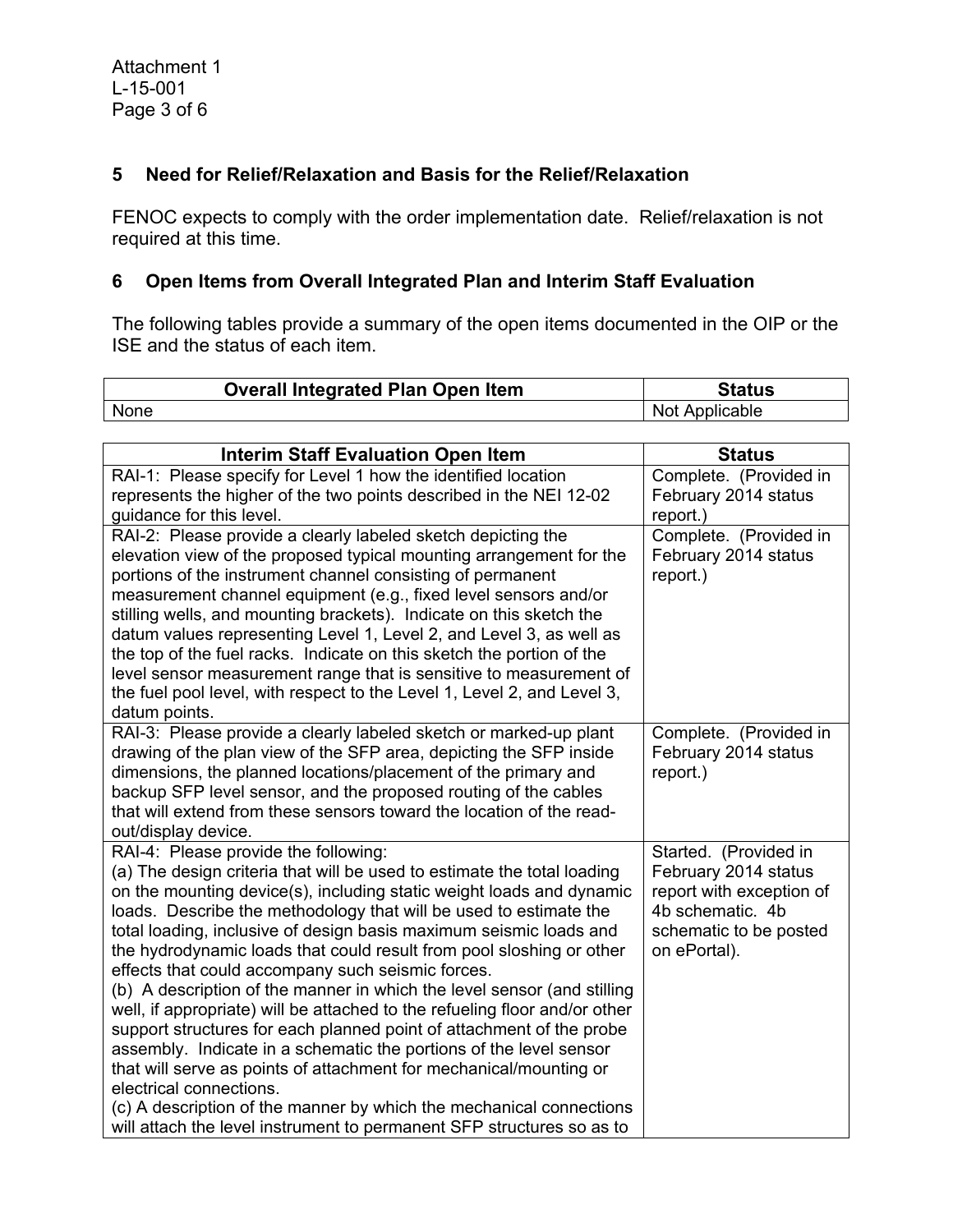Attachment 1 L-15-001 Page 4 of 6

| <b>Interim Staff Evaluation Open Item</b>                                                                                                                                                                                                                                                                                                                                                                                                                                                                                                                                                                                                                                                                                                                                                                                                                                                                                                                                                                                                                                                                                                                                          | <b>Status</b>                                                                                                       |
|------------------------------------------------------------------------------------------------------------------------------------------------------------------------------------------------------------------------------------------------------------------------------------------------------------------------------------------------------------------------------------------------------------------------------------------------------------------------------------------------------------------------------------------------------------------------------------------------------------------------------------------------------------------------------------------------------------------------------------------------------------------------------------------------------------------------------------------------------------------------------------------------------------------------------------------------------------------------------------------------------------------------------------------------------------------------------------------------------------------------------------------------------------------------------------|---------------------------------------------------------------------------------------------------------------------|
| support the level sensor assembly.                                                                                                                                                                                                                                                                                                                                                                                                                                                                                                                                                                                                                                                                                                                                                                                                                                                                                                                                                                                                                                                                                                                                                 |                                                                                                                     |
| RAI-5: For RAI 4(a) above, please provide the results of the<br>analyses used to verify the design criteria and methodology for<br>seismic testing of the SFP instrumentation and the electronics units,<br>including, design basis maximum seismic loads and the<br>hydrodynamic loads that could result from pool sloshing or other                                                                                                                                                                                                                                                                                                                                                                                                                                                                                                                                                                                                                                                                                                                                                                                                                                              | Started. (Response to<br>be posted on ePortal.)                                                                     |
| effects that could accompany such seismic forces.                                                                                                                                                                                                                                                                                                                                                                                                                                                                                                                                                                                                                                                                                                                                                                                                                                                                                                                                                                                                                                                                                                                                  |                                                                                                                     |
| RAI-6: For each of the mounting attachments required to attach SFP<br>level equipment to plant structures, please describe the design<br>inputs, and the methodology that was used to qualify the structural<br>integrity of the affected structures/equipment.                                                                                                                                                                                                                                                                                                                                                                                                                                                                                                                                                                                                                                                                                                                                                                                                                                                                                                                    | Complete. (Provided in<br>February 2014 status<br>report.)                                                          |
| RAI-7: Please provide the following:<br>(a) A description of the specific method or combination of methods<br>that will be applied to demonstrate the reliability of the permanently<br>installed equipment under BDB ambient temperature, humidity,<br>shock, vibration, and radiation conditions.<br>(b) A description of the testing and/or analyses that will be<br>conducted to provide assurance that the equipment will perform<br>reliably under the worst-case credible design basis loading at the<br>location where the equipment will be mounted. Include a discussion<br>of this seismic reliability demonstration as it applies to (i) the level<br>sensor mounted in the SFP area, and (ii) any control boxes,<br>electronics, or read-out and re-transmitting devices that will be<br>employed to convey the level information from the level sensor to the<br>plant operators or emergency responders.<br>(c) A description of the specific method or combination of methods<br>that will be used to confirm the reliability of the permanently installed<br>equipment such that following a seismic event the instrument will<br>maintain its required accuracy. | Started. (Response to<br>be posted on ePortal.)                                                                     |
| RAI-8: For RAI 7 above, please provide the results from the selected<br>methods, tests and analyses used to demonstrate the qualification<br>and reliability of the installed equipment in accordance with the Order<br>requirements.                                                                                                                                                                                                                                                                                                                                                                                                                                                                                                                                                                                                                                                                                                                                                                                                                                                                                                                                              | Started. (Response to<br>be posted on ePortal.)                                                                     |
| RAI-9: Please provide the following:<br>(a) A description of how the two channels of the proposed level<br>measurement system meet this requirement so that the potential for<br>a common cause event to adversely affect both channels is<br>minimized to the extent pacticable.<br>(b) Further information describing the design and installation of each<br>level measurement system, consisting of level sensor electronics,<br>cabling, and read-out devices. Please address how independence of<br>these components of the primary and backup channels is achieved<br>through the application of independent power sources, physical and<br>spatial separation, independence of signals sent to the location(s) of<br>the read-out devices, and the independence of the displays.                                                                                                                                                                                                                                                                                                                                                                                            | Complete. (Provided in<br>February 2014 status<br>report.)                                                          |
| RAI-10: Please provide the following:<br>(a) A description of the electrical ac power sources and capabilities<br>for the primary and backup channels.<br>(b) Please provide the results of the calculation depicting the battery<br>backup duty cycle requirements demonstrating that its capacity is                                                                                                                                                                                                                                                                                                                                                                                                                                                                                                                                                                                                                                                                                                                                                                                                                                                                             | Started. (Provided<br>RAI-10a response in<br>February 2014 status<br>report. Response to<br>RAI-10b to be posted on |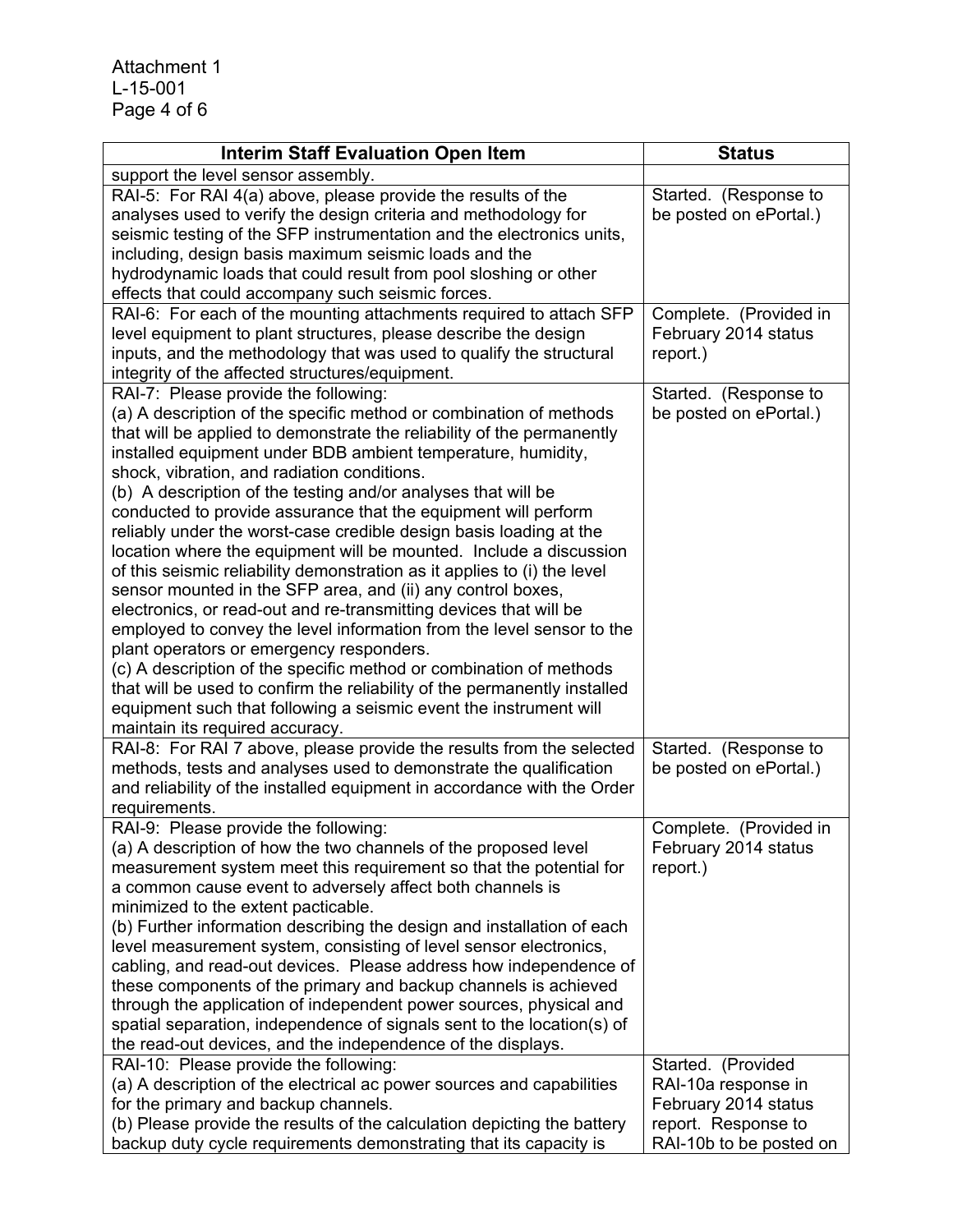Attachment 1 L-15-001 Page 5 of 6

| <b>Interim Staff Evaluation Open Item</b>                                                                                                  | <b>Status</b>          |
|--------------------------------------------------------------------------------------------------------------------------------------------|------------------------|
| sufficient to maintain the level indication function until offsite                                                                         | ePortal.)              |
| resource availability is reasonably assured.                                                                                               |                        |
| RAI-11: Please provide the following:                                                                                                      | Started. (Response to  |
| (a) An estimate of the expected instrument channel accuracy                                                                                | be posted on ePortal.) |
| performance (e.g., in percent of span) under both (i) normal SFP                                                                           |                        |
| level conditions (approximately Level 1 or higher) and (ii) at the BDB                                                                     |                        |
| conditions (i.e., radiation, temperature, humidity, post-seismic and                                                                       |                        |
| post-shock conditions) that would be present if the SFP level were at                                                                      |                        |
| the Level 2 and Level 3 datum points.                                                                                                      |                        |
| (b) A description of the methodology that will be used for determining<br>the maximum allowed deviation from the instrument channel design |                        |
| accuracy that will be employed under normal operating conditions as                                                                        |                        |
| an acceptance criterion for a calibration procedure to flag to                                                                             |                        |
| operators and to technicians that the channel requires adjustment to                                                                       |                        |
| within the normal condition design accuracy.                                                                                               |                        |
| RAI-12: Please provide the following:                                                                                                      | Started. (Response to  |
| (a) A description of the capability and provisions the proposed level                                                                      | be posted on ePortal.) |
| sensing equipment will have to enable periodic testing and                                                                                 |                        |
| calibration, including how this capability enables the equipment to be                                                                     |                        |
| tested in-situ.                                                                                                                            |                        |
| (b) A description of how such testing and calibration will enable the                                                                      |                        |
| conduct of regular channel checks of each independent channel                                                                              |                        |
| against the other, and against any other permanently-installed SFP                                                                         |                        |
| level instrumentation.                                                                                                                     |                        |
| (c) A description of how calibration tests and functional checks will                                                                      |                        |
| be performed, and the frequency at which they will be conducted.                                                                           |                        |
| Discuss how these surveillances will be incorporated into the plant                                                                        |                        |
| surveillance program.                                                                                                                      |                        |
| (d) A description of what preventive maintenance tasks are required<br>to be performed during normal operation, and the planned maximum    |                        |
| surveillance interval that is necessary to ensure that the channels                                                                        |                        |
| are fully conditioned to accurately and reliably perform their functions                                                                   |                        |
| when needed.                                                                                                                               |                        |
| RAI-13: Please provide a list of the procedures addressing operation                                                                       | Started. (Response to  |
| (both normal and abnormal response), calibration, test, maintenance,                                                                       | be posted on ePortal.) |
| and inspection procedures that will be developed for use of the SFP                                                                        |                        |
| instrumentation. The licensee is requested to include a brief                                                                              |                        |
| description of the specific technical objectives to be achieved within                                                                     |                        |
| each procedure.                                                                                                                            |                        |
| RAI-14: Please provide the following:                                                                                                      | Started. (Response to  |
| (a) Further information describing the maintenance and testing                                                                             | be posted on ePortal.) |
| program the licensee will establish and implement to ensure that                                                                           |                        |
| regular testing and calibration is performed and verified by inspection                                                                    |                        |
| and audit to demonstrate conformance with design and system                                                                                |                        |
| readiness requirements. Include a description of your plans for                                                                            |                        |
| ensuring that necessary channel checks, functional tests, periodic<br>calibration, and maintenance will be conducted for the level         |                        |
| measurement system and its supporting equipment.                                                                                           |                        |
| (b) Describe how the guidance in NEI 12-02, Section 4.3, regarding                                                                         |                        |
| compensatory actions for one or both non-functioning channels will                                                                         |                        |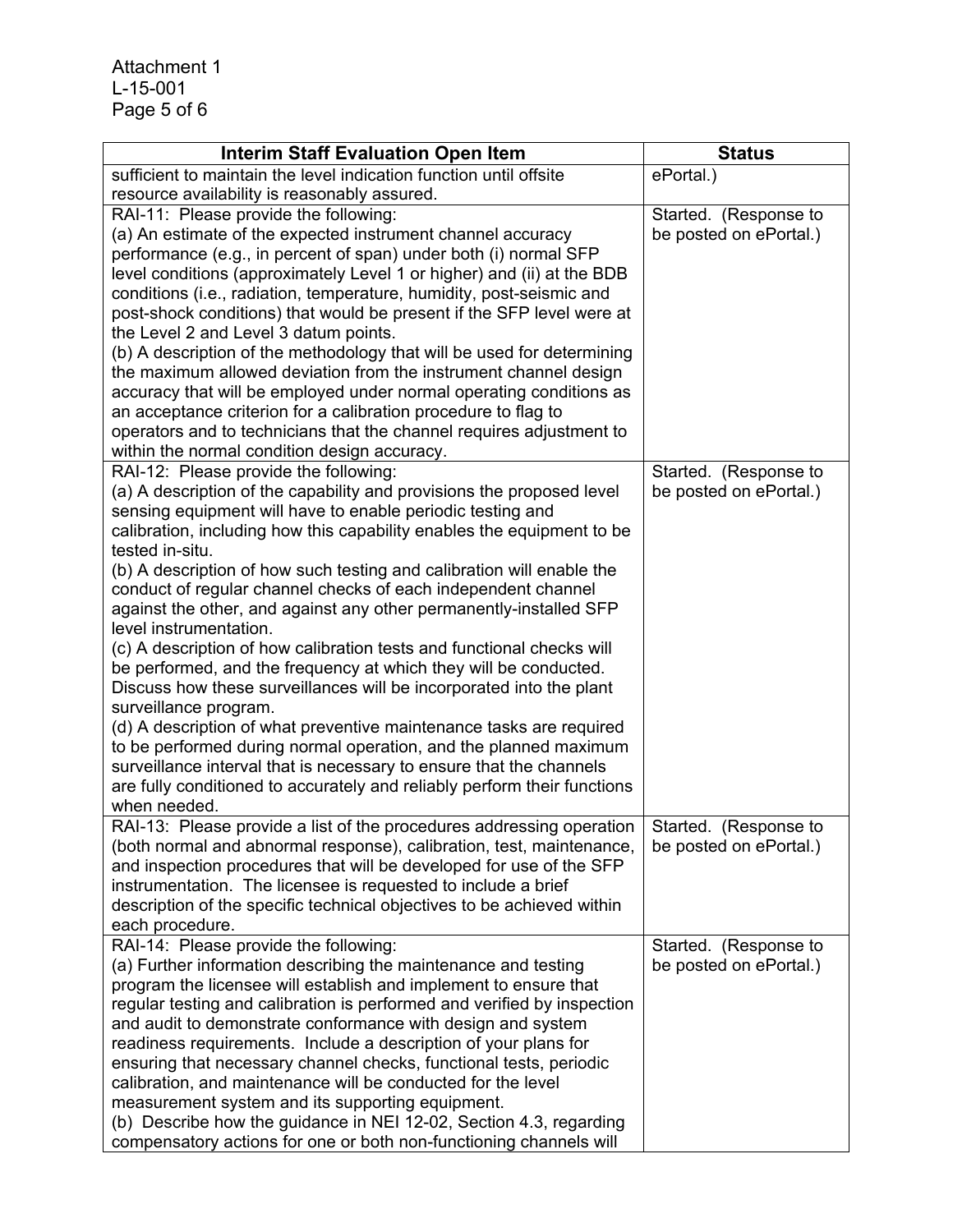| <b>Interim Staff Evaluation Open Item</b>                               | <b>Status</b>          |
|-------------------------------------------------------------------------|------------------------|
| be addressed.                                                           |                        |
| (c) Describe what compensatory actions are planned in the event         |                        |
| that one of the instrument channels cannot be restored to functional    |                        |
| status within 90 days.                                                  |                        |
| RAI-15: Please provide a description of the in-situ calibration         | Started. (Response to  |
| process at the SFP location that will result in the channel calibration | be posted on ePortal.) |
| being maintained at its design accuracy.                                |                        |

# **7 Potential Interim Staff Evaluation Impacts**

There are potential impacts to the ISE identified for this reporting period. The SFP LI design for Unit No. 1 and Unit No. 2 has progressed from the conceptual design phase to final design. As a result, some of the locations of the instrumentation and conduit routing have been changed.

# **8 References**

The following references support the updates to the OIP described in this attachment.

- 1. FirstEnergy Nuclear Operating Company's (FENOC's) Overall Integrated Plan in Response to March 12, 2012 Commission Order Issuance of Order to Modify Licenses with Regard to Reliable Spent Fuel Pool Instrumentation (Order Number EA-12-051), dated February 27, 2013.
- 2. Nuclear Regulatory Commission (NRC) Order Number EA-12-051, Order Modifying Licenses with Regard to Reliable Spent Fuel Pool Instrumentation, dated March 12, 2012.
- 3. Beaver Valley Power Station, Units 1 and 2 Interim Staff Evaluation and Request for Additional Information Regarding the Overall Integrated Plan for Implementation of Order EA-12-051, Reliable Spent Fuel Pool Instrumentation, dated November 19, 2013.
- 4. NRC Audits of Licensee Responses to Reliable Spent Fuel Pool Instrumentation Order EA-12-051, dated March 26, 2014.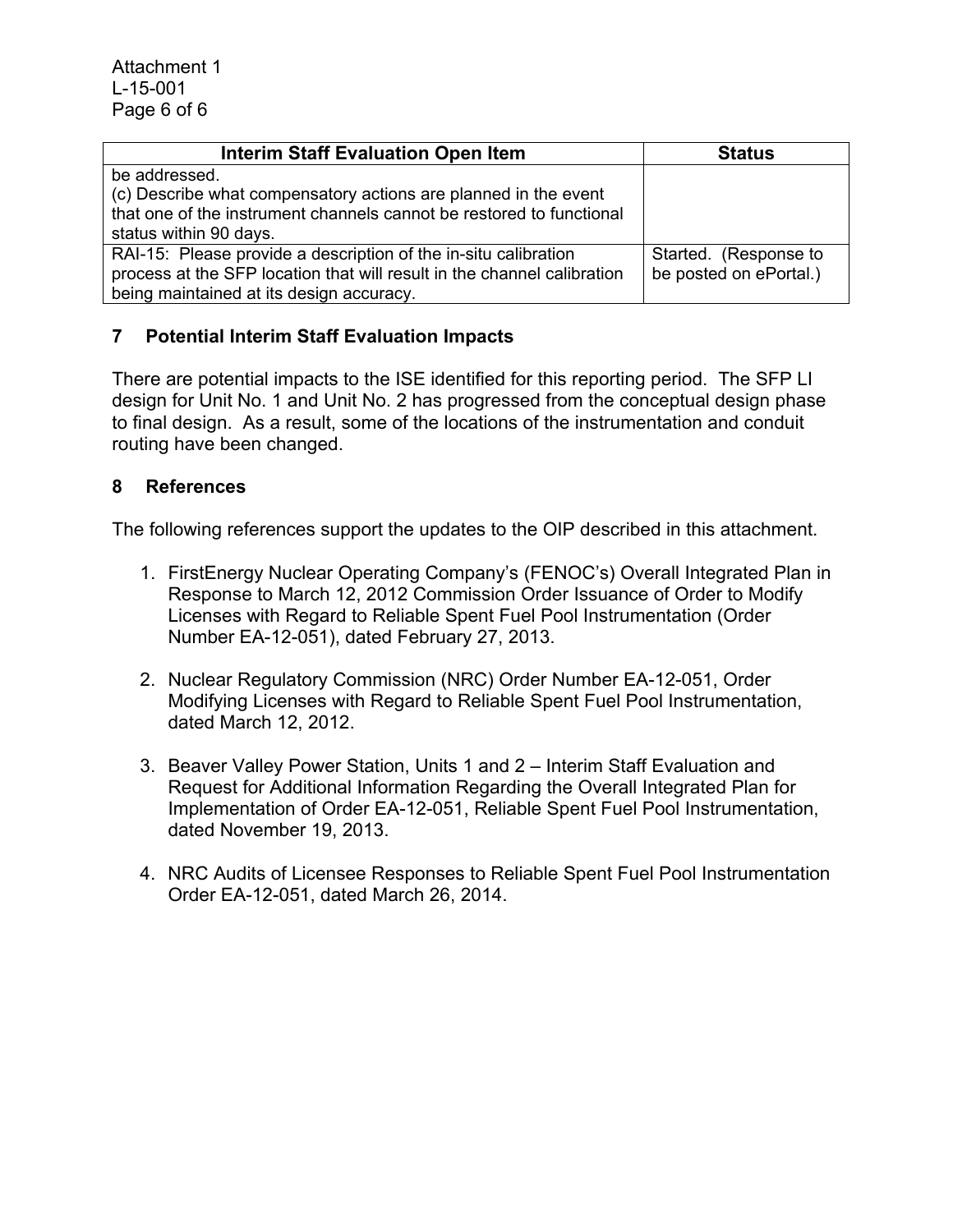#### Attachment 2 L-15-001

#### Davis-Besse Nuclear Power Station Fourth Six-Month Status Report for the Implementation of Order EA-12-051, Order Modifying Licenses with Regard to Reliable Spent Fuel Pool Instrumentation Page 1 of 6

# **1 Introduction**

FirstEnergy Nuclear Operating Company (FENOC) developed an Overall Integrated Plan (OIP) for Davis-Besse Nuclear Power Station (Reference 1 in Section 8), documenting the requirements to install reliable spent fuel pool (SFP) level instrumentation (LI), in response to Reference 2. This attachment provides an update of milestone accomplishments since the last status report, including any changes to the compliance method, schedule, or need for relief/relaxation and the basis, if any.

#### **2 Milestone Accomplishments**

The following milestone(s) have been completed since July 21, 2014 and are current as of January 31, 2015.

- Update 3 was submitted
- Delivery of SFP instrumentation was completed

#### **3 Milestone Schedule Status**

The following provides an update to the milestone schedule to support the OIP. This section provides the activity status of each item and the expected completion date, noting any change. The dates are planning dates subject to change as design and implementation details are developed.

The milestones indicate the number assigned in the interim staff evaluation (ISE) (Reference 3) to each request for additional information (RAI). Updates to RAI responses are to be posted on the ePortal as indicated in Reference 4.

The revised milestone target completion dates do not impact the order implementation date.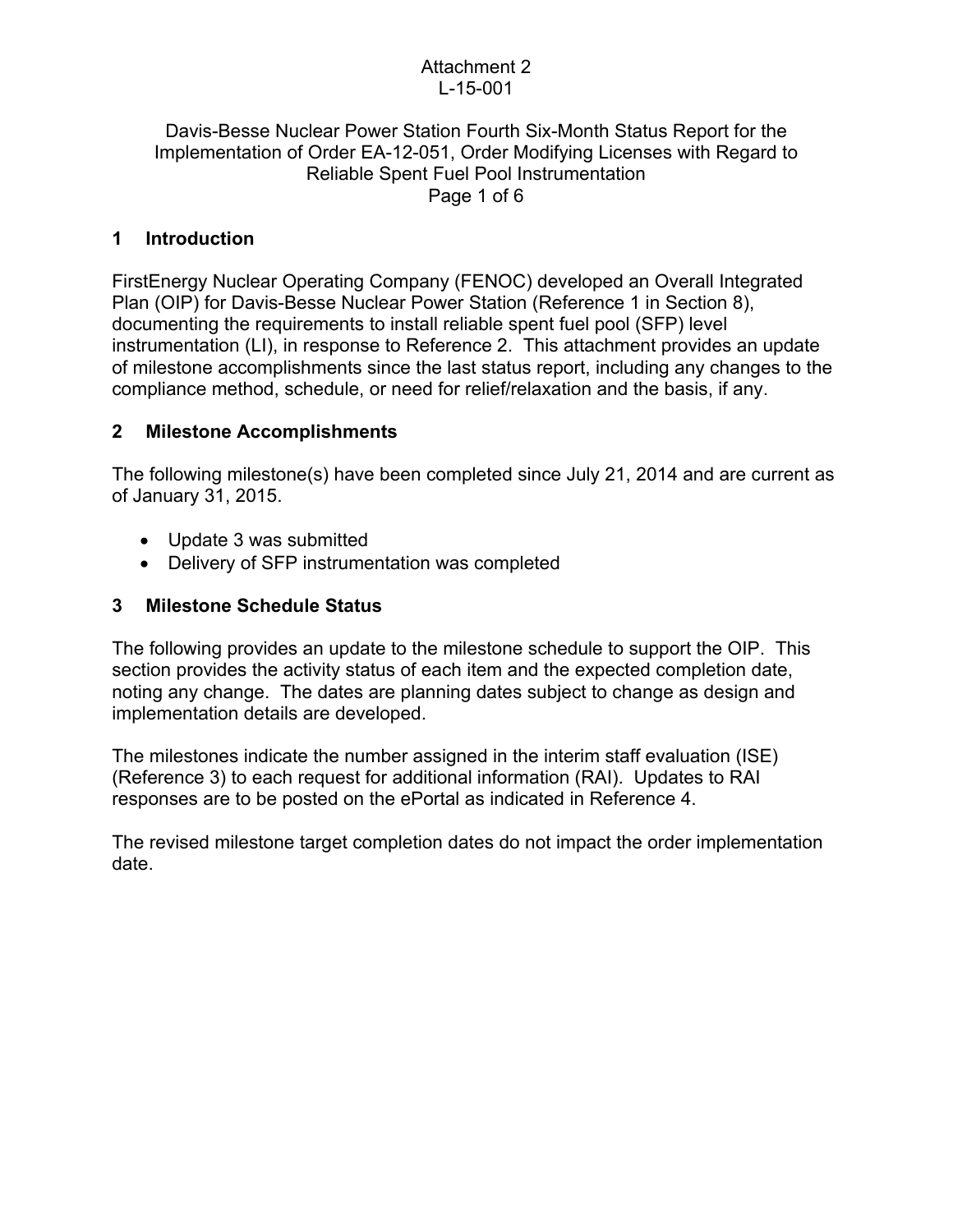| <b>Milestone</b>                            | <b>Target</b><br><b>Completion</b> | <b>Activity</b><br><b>Status</b> | <b>Revised Target</b><br><b>Completion</b> |
|---------------------------------------------|------------------------------------|----------------------------------|--------------------------------------------|
|                                             | <b>Date</b>                        | (as of 1/31/15)                  | <b>Date</b>                                |
| <b>Submit Six-Month Status Updates</b>      |                                    |                                  |                                            |
| Update 1                                    | August 2013                        | Complete                         |                                            |
| Update 2, including response to ISE         |                                    |                                  |                                            |
| RAI-1, RAI-2, RAI-3, RAI-4 (except 4b)      |                                    |                                  |                                            |
| schematic), RAI-6, RAI-9, and RAI-10a       | February 2014                      | Complete                         |                                            |
| Update 3                                    | August 2014                        | Complete                         |                                            |
| Update 4                                    | February 2015                      | Started                          |                                            |
| Update 5                                    | August 2015                        | <b>Not Started</b>               |                                            |
| Post response to ISE RAI-4b schematic,      |                                    |                                  |                                            |
| RAI-5, RAI-7, RAI-8, RAI-10b, RAI-11,       |                                    |                                  |                                            |
| RAI-12, RAI-13, RAI-14, and RAI-15 on       |                                    |                                  |                                            |
| ePortal                                     | September 2015                     | <b>Started</b>                   |                                            |
| Update 6                                    | February 2016                      | Not Started                      |                                            |
| Commence SFP Instrumentation Design         | 4Q12                               | Complete                         |                                            |
| Commence SFP Instrumentation                |                                    |                                  |                                            |
| Procurement                                 | 2Q13                               | Complete                         |                                            |
| Complete SFP Instrumentation Design         | 2Q15                               | <b>Started</b>                   | 1Q15                                       |
| <b>SFP Instrumentation Delivery</b>         | 4Q14                               | Complete                         |                                            |
| Begin SFP Instrumentation Installation      | 3Q15                               | <b>Not Started</b>               | 2Q15                                       |
| Commissioning of SFP Instrumentation        | 2Q16                               | <b>Not Started</b>               | 3Q15                                       |
| NRC Order Implementation Date (based on     |                                    |                                  |                                            |
| the scheduled end of the second refueling   |                                    |                                  |                                            |
| outage after implementation plan submittal) | Spring 2016                        | <b>Not Started</b>               |                                            |

# **4 Changes to Compliance Method**

There are no changes to the compliance method as documented in the OIP (Reference 1).

# **5 Need for Relief/Relaxation and Basis for the Relief/Relaxation**

FENOC expects to comply with the order implementation date. Relief/relaxation is not required at this time.

# **6 Open Items from Overall Integrated Plan and Interim Staff Evaluation**

The following tables provide a summary of the open items documented in the OIP or the ISE and the status of each item.

| <b>Overall Integrated Plan Open Item</b> | Status         |
|------------------------------------------|----------------|
| None                                     | Not Applicable |

| <b>Interim Staff Evaluation Open Item</b>                          | <b>Status</b>          |
|--------------------------------------------------------------------|------------------------|
| RAI-1: Please specify for Level 1 how the identified location      | Complete. (Provided in |
| represents the higher of the two points described in the NEI 12-02 | February 2014 status   |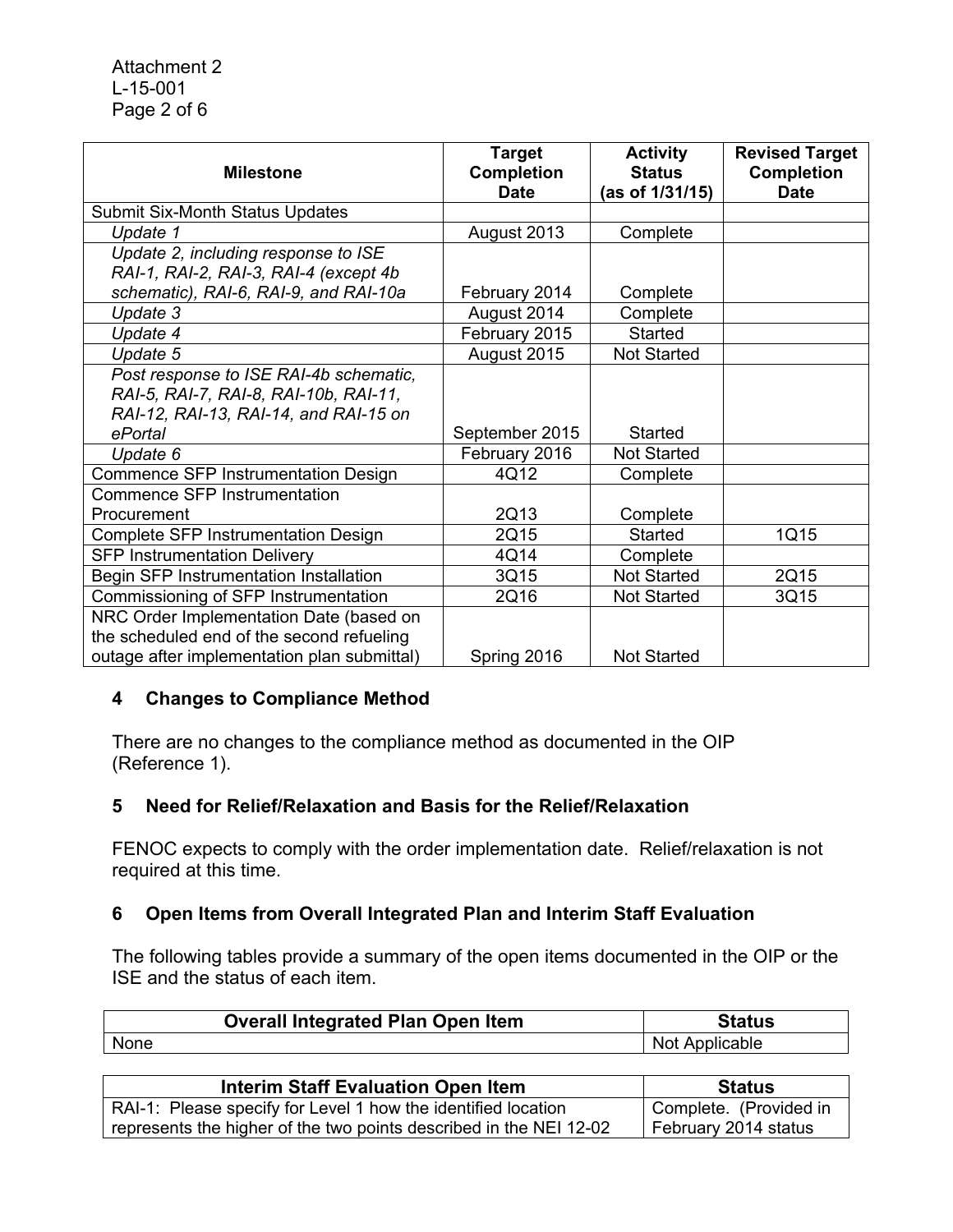Attachment 2 L-15-001 Page 3 of 6

| <b>Interim Staff Evaluation Open Item</b>                                                                                                                                                                                                                                                                                                                                                                                                                                                                                                                                                                                                                                                                                                                                                                                                                                                                                                                                                                             | <b>Status</b>                                                                                                  |
|-----------------------------------------------------------------------------------------------------------------------------------------------------------------------------------------------------------------------------------------------------------------------------------------------------------------------------------------------------------------------------------------------------------------------------------------------------------------------------------------------------------------------------------------------------------------------------------------------------------------------------------------------------------------------------------------------------------------------------------------------------------------------------------------------------------------------------------------------------------------------------------------------------------------------------------------------------------------------------------------------------------------------|----------------------------------------------------------------------------------------------------------------|
| guidance for this level.                                                                                                                                                                                                                                                                                                                                                                                                                                                                                                                                                                                                                                                                                                                                                                                                                                                                                                                                                                                              | report.)                                                                                                       |
| RAI-2: Please provide a clearly labeled sketch depicting the<br>elevation view of the proposed typical mounting arrangement for the<br>portions of the instrument channel consisting of permanent<br>measurement channel equipment (e.g., fixed level sensors and/or<br>stilling wells, and mounting brackets). Indicate on this sketch the<br>datum values representing Level 1, Level 2, and Level 3, as well as<br>the top of the fuel racks. Indicate on this sketch the portion of the<br>level sensor measurement range that is sensitive to measurement of<br>the fuel pool level, with respect to the Level 1, Level 2, and Level 3,<br>datum points.                                                                                                                                                                                                                                                                                                                                                         | Complete. (Provided in<br>February 2014 status<br>report.)                                                     |
| RAI-3: Please provide a clearly labeled sketch or marked-up plant<br>drawing of the plan view of the SFP area, depicting the SFP inside<br>dimensions, the planned locations/placement of the primary and<br>back-up SFP level sensor, and the proposed routing of the cables<br>that will extend from these sensors toward the location of the read-<br>out/display device.                                                                                                                                                                                                                                                                                                                                                                                                                                                                                                                                                                                                                                          | Complete. (Provided in<br>February 2014 status<br>report.)                                                     |
| RAI-4: Please provide the following:                                                                                                                                                                                                                                                                                                                                                                                                                                                                                                                                                                                                                                                                                                                                                                                                                                                                                                                                                                                  | Started. (Provided in                                                                                          |
| (a) The design criteria that will be used to estimate the total loading<br>on the mounting device(s), including static weight loads and dynamic<br>loads. Describe the methodology that will be used to estimate the<br>total loading, inclusive of design basis maximum seismic loads and<br>the hydrodynamic loads that could result from pool sloshing or other<br>effects that could accompany such seismic forces.<br>(b) A description of the manner in which the level sensor (and stilling<br>well, if appropriate) will be attached to the refueling floor and/or other<br>support structures for each planned point of attachment of the probe<br>assembly. Indicate in a schematic the portions of the level sensor<br>that will serve as points of attachment for mechanical/mounting or<br>electrical connections.<br>(c) A description of the manner by which the mechanical connections<br>will attach the level instrument to permanent SFP structures so as to<br>support the level sensor assembly. | February 2014 status<br>report with exception of<br>4b schematic. 4b<br>schematic to be posted<br>on ePortal.) |
| RAI-5: For RAI 4(a) above, please provide the results of the<br>analyses used to verify the design criteria and methodology for<br>seismic testing of the SFP instrumentation and the electronics units,<br>including, design basis maximum seismic loads and the<br>hydrodynamic loads that could result from pool sloshing or other<br>effects that could accompany such seismic forces.                                                                                                                                                                                                                                                                                                                                                                                                                                                                                                                                                                                                                            | Started. (Response to<br>be posted on ePortal.)                                                                |
| RAI-6: For each of the mounting attachments required to attach SFP<br>Level equipment to plant structures, please describe the design<br>inputs, and the methodology that was used to qualify the structural<br>integrity of the affected structures/equipment.                                                                                                                                                                                                                                                                                                                                                                                                                                                                                                                                                                                                                                                                                                                                                       | Complete. (Provided in<br>February 2014 status<br>report.)                                                     |
| RAI-7: Please provide the following:<br>(a) A description of the specific method or combination of methods<br>that will be applied to demonstrate the reliability of the permanently<br>installed equipment under BDB ambient temperature, humidity,<br>shock, vibration, and radiation conditions.<br>(b) A description of the testing and/or analyses that will be<br>conducted to provide assurance that the equipment will perform                                                                                                                                                                                                                                                                                                                                                                                                                                                                                                                                                                                | Started. (Response to<br>be posted on ePortal.)                                                                |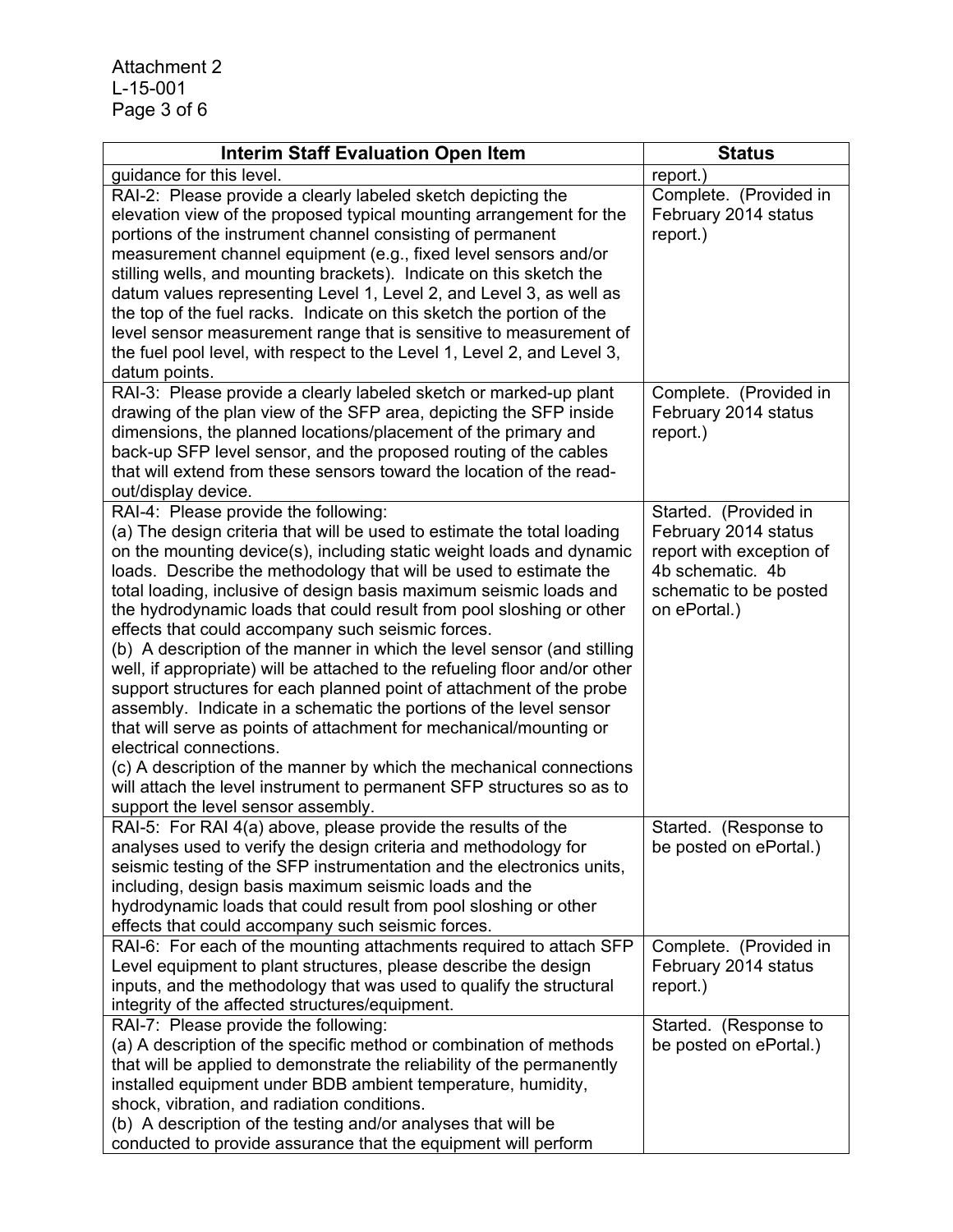| <b>Interim Staff Evaluation Open Item</b>                                                                                                 | <b>Status</b>                                   |
|-------------------------------------------------------------------------------------------------------------------------------------------|-------------------------------------------------|
| reliably under the worst-case credible design basis loading at the                                                                        |                                                 |
| location where the equipment will be mounted. Include a discussion                                                                        |                                                 |
| of this seismic reliability demonstration as it applies to (a) the level                                                                  |                                                 |
| sensor mounted in the SFP area, and (b) any control boxes,                                                                                |                                                 |
| electronics, or read-out and re-transmitting devices that will be                                                                         |                                                 |
| employed to convey the level information from the level sensor to the                                                                     |                                                 |
| plant operators or emergency responders.                                                                                                  |                                                 |
| (c) A description of the specific method or combination of methods                                                                        |                                                 |
| that will be used to confirm the reliability of the permanently installed                                                                 |                                                 |
| equipment such that following a seismic event the instrument will                                                                         |                                                 |
| maintain its required accuracy.                                                                                                           |                                                 |
| RAI-8: For RAI 7 above, please provide the results from the selected<br>methods, tests and analyses used to demonstrate the qualification | Started. (Response to<br>be posted on ePortal.) |
| and reliability of the installed equipment in accordance with the Order                                                                   |                                                 |
| requirements.                                                                                                                             |                                                 |
| RAI-9: Please provide the following:                                                                                                      | Complete. (Provided in                          |
| (a) A description of the manner the two channels of the proposed                                                                          | February 2014 status                            |
| level measurement system meet the independence requirement to                                                                             | report.)                                        |
| minimize, to the extent pacticable, the potential for a common cause                                                                      |                                                 |
| event to adversely affect both channels.                                                                                                  |                                                 |
| (b) Further information describing the design and installation of each                                                                    |                                                 |
| level measurement system, consisting of level sensor electronics,                                                                         |                                                 |
| cabling, and readout devices. Please address how independence of                                                                          |                                                 |
| these components of the primary and back-up channels is achieved                                                                          |                                                 |
| through the application of independent power sources, physical and                                                                        |                                                 |
| spatial separation, independence of signals sent to the location(s) of                                                                    |                                                 |
| the readout devices, and the independence of the displays.                                                                                |                                                 |
| RAI-10: Please provide the following:                                                                                                     | Started. (Provided                              |
| (a) A description of the electrical ac power sources and capabilities                                                                     | RAI-10a response in                             |
| for the primary and backup channels.                                                                                                      | February 2014 status                            |
| (b) Please provide the results of the calculation depicting the battery                                                                   | report. Response to                             |
| backup duty cycle requirements demonstrating that its capacity is<br>sufficient to maintain the level indication function until offsite   | RAI-10b to be posted on                         |
|                                                                                                                                           | ePortal.)                                       |
| resource availability is reasonably assured.<br>RAI-11: Please provide the following:                                                     | Started. (Response to                           |
| (a) An estimate of the expected instrument channel accuracy                                                                               | be posted on ePortal.)                          |
| performance (e.g., in percent of span) under both (a) normal SFP                                                                          |                                                 |
| level conditions (approximately Level 1 or higher) and (b) at the BDB                                                                     |                                                 |
| conditions (i.e., radiation, temperature, humidity, post-seismic and                                                                      |                                                 |
| post-shock conditions) that would be present if the SFP level were at                                                                     |                                                 |
| the Level 2 and Level 3 datum points.                                                                                                     |                                                 |
| (b) A description of the methodology that will be used for determining                                                                    |                                                 |
| the maximum allowed deviation from the instrument channel design                                                                          |                                                 |
| accuracy that will be employed under normal operating conditions as                                                                       |                                                 |
| an acceptance criterion for a calibration procedure to flag to                                                                            |                                                 |
| operators and to technicians that the channel requires adjustment to                                                                      |                                                 |
| within the normal condition design accuracy.                                                                                              |                                                 |
| RAI-12: Please provide the following:                                                                                                     | Started. (Response to                           |
| (a) A description of the capability and provisions the proposed level                                                                     | be posted on ePortal.)                          |
| sensing equipment will have to enable periodic testing and                                                                                |                                                 |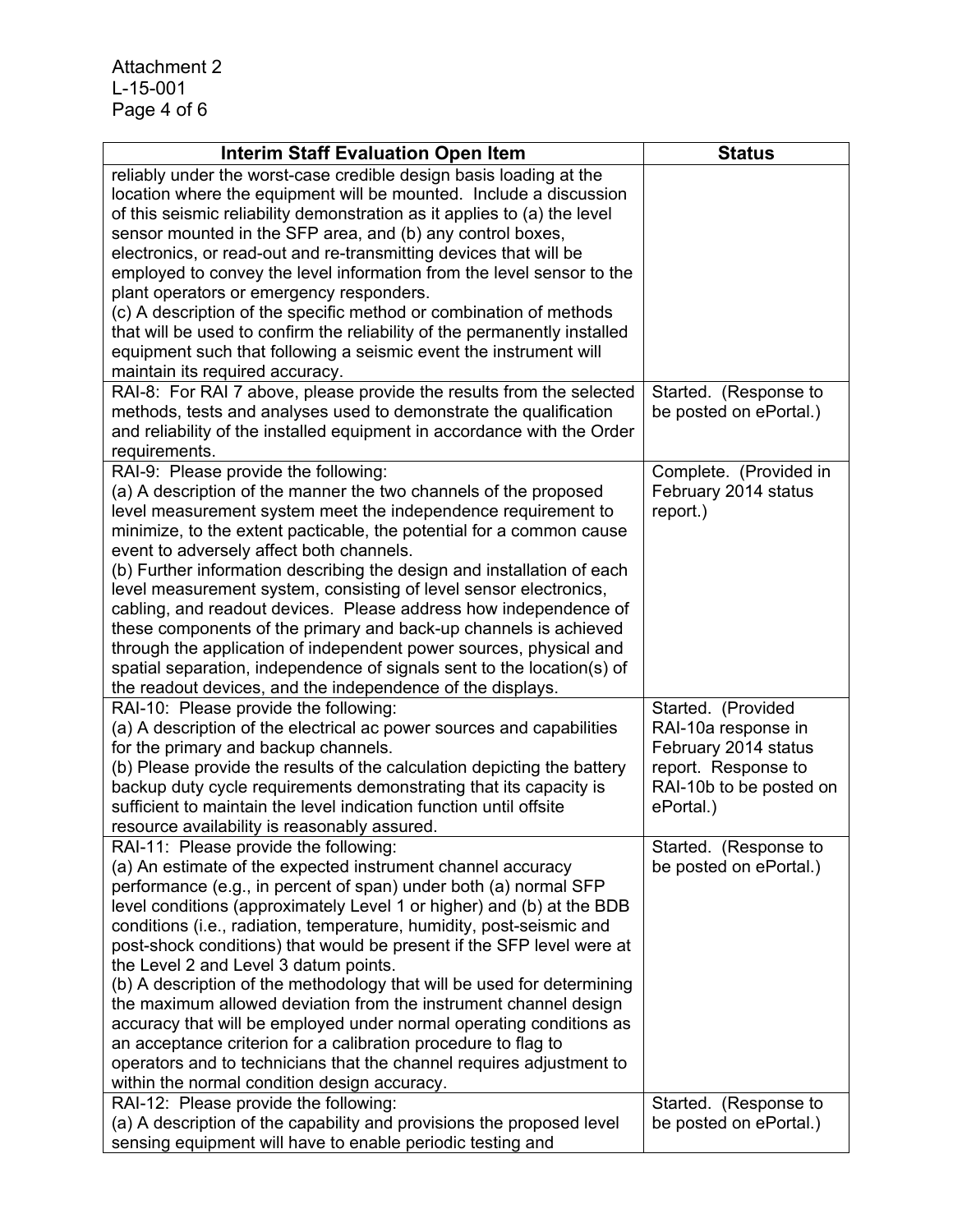Attachment 2 L-15-001 Page 5 of 6

| <b>Interim Staff Evaluation Open Item</b>                                                            | <b>Status</b>                                   |
|------------------------------------------------------------------------------------------------------|-------------------------------------------------|
| calibration, including how this capability enables the equipment to be                               |                                                 |
| tested in-situ.                                                                                      |                                                 |
| (b) A description of the testing and calibration necessary to enable                                 |                                                 |
| the conduct of regular channel checks of each independent channel                                    |                                                 |
| against the other, and against any other permanently-installed SFP                                   |                                                 |
| level instrumentation.<br>(c) A description of the calibration tests and functional checks           |                                                 |
| processes to be performed, and their frequency. Discuss the steps                                    |                                                 |
| to be taken to ensure these surveillances will be incorporated into                                  |                                                 |
| the plant surveillance program.                                                                      |                                                 |
| (d) A description of the preventive maintenance tasks are required to                                |                                                 |
| be performed during normal operation, and the planned maximum                                        |                                                 |
| surveillance interval necessary to ensure that the channels are fully                                |                                                 |
| conditioned to accurately and reliably perform their functions when                                  |                                                 |
| needed.                                                                                              |                                                 |
| RAI-13: Please provide a list of the procedures addressing operation                                 | Started. (Response to                           |
| (both normal and abnormal response), calibration, test, maintenance,                                 | be posted on ePortal.)                          |
| and inspection procedures that will be developed for use of the SFP                                  |                                                 |
| instrumentation. The licensee is requested to include a brief                                        |                                                 |
| description of the specific technical objectives to be achieved within                               |                                                 |
| each procedure.<br>RAI-14: Please provide the following:                                             | Started. (Response to                           |
| (a) Further information describing the maintenance and testing                                       | be posted on ePortal.)                          |
| program the licensee will establish and implement to ensure that                                     |                                                 |
| regular testing and calibration is performed and verified by inspection                              |                                                 |
| and audit to demonstrate conformance with design and system                                          |                                                 |
| readiness requirements. Include a description of your plans for                                      |                                                 |
| ensuring that necessary channel checks, functional tests, periodic                                   |                                                 |
| calibration, and maintenance will be conducted for the level                                         |                                                 |
| measurement system and its supporting equipment.                                                     |                                                 |
| (b) A description of the approach and process to be used by the                                      |                                                 |
| licensee to follow guidance in NEI 12-02 Section 4.3 regarding                                       |                                                 |
| compensatory actions for one or both non-functioning channels.                                       |                                                 |
| (c) A description of the compensatory actions to be taken in the                                     |                                                 |
| event that one of the instrument channels cannot be restored to                                      |                                                 |
| functional status within 90 days.<br>RAI-15: Please provide a description of the in-situ calibration |                                                 |
| process at the SFP location that will result in the channel calibration                              | Started. (Response to<br>be posted on ePortal.) |
|                                                                                                      |                                                 |
| being maintained at its design accuracy.                                                             |                                                 |

# **7 Potential Interim Staff Evaluation Impacts**

There are no potential impacts to the ISE identified for this reporting period.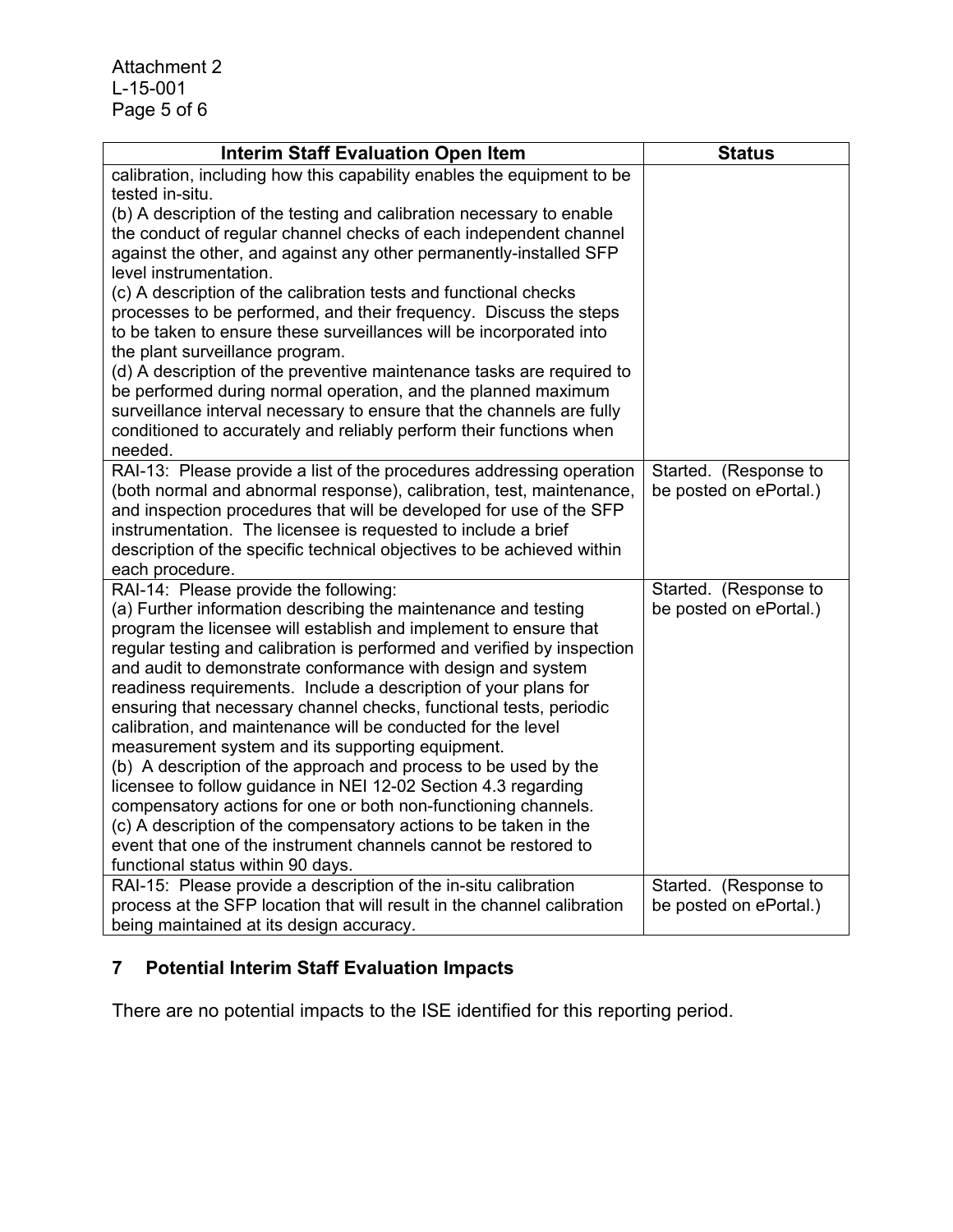#### **8 References**

The following references support the updates to the OIP described in this attachment.

- 1. FirstEnergy Nuclear Operating Company's (FENOC's) Overall Integrated Plan in Response to March 12, 2012 Commission Order Issuance of Order to Modify Licenses with Regard to Reliable Spent Fuel Pool Instrumentation (Order Number EA-12-051), dated February 27, 2013.
- 2. Nuclear Regulatory Commission (NRC) Order Number EA-12-051, Order Modifying Licenses with Regard to Reliable Spent Fuel Pool Instrumentation, dated March 12, 2012.
- 3. Davis-Besse Nuclear Power Plant Unit No. 1 Interim Staff Evaluation and Request for Additional Information Regarding the Overall Integrated Plan for Implementation of Order EA-12-051, Reliable Spent Fuel Pool Instrumentation, dated December 11, 2013.
- 4. NRC Audits of Licensee Responses to Reliable Spent Fuel Pool Instrumentation Order EA-12-051, dated March 26, 2014.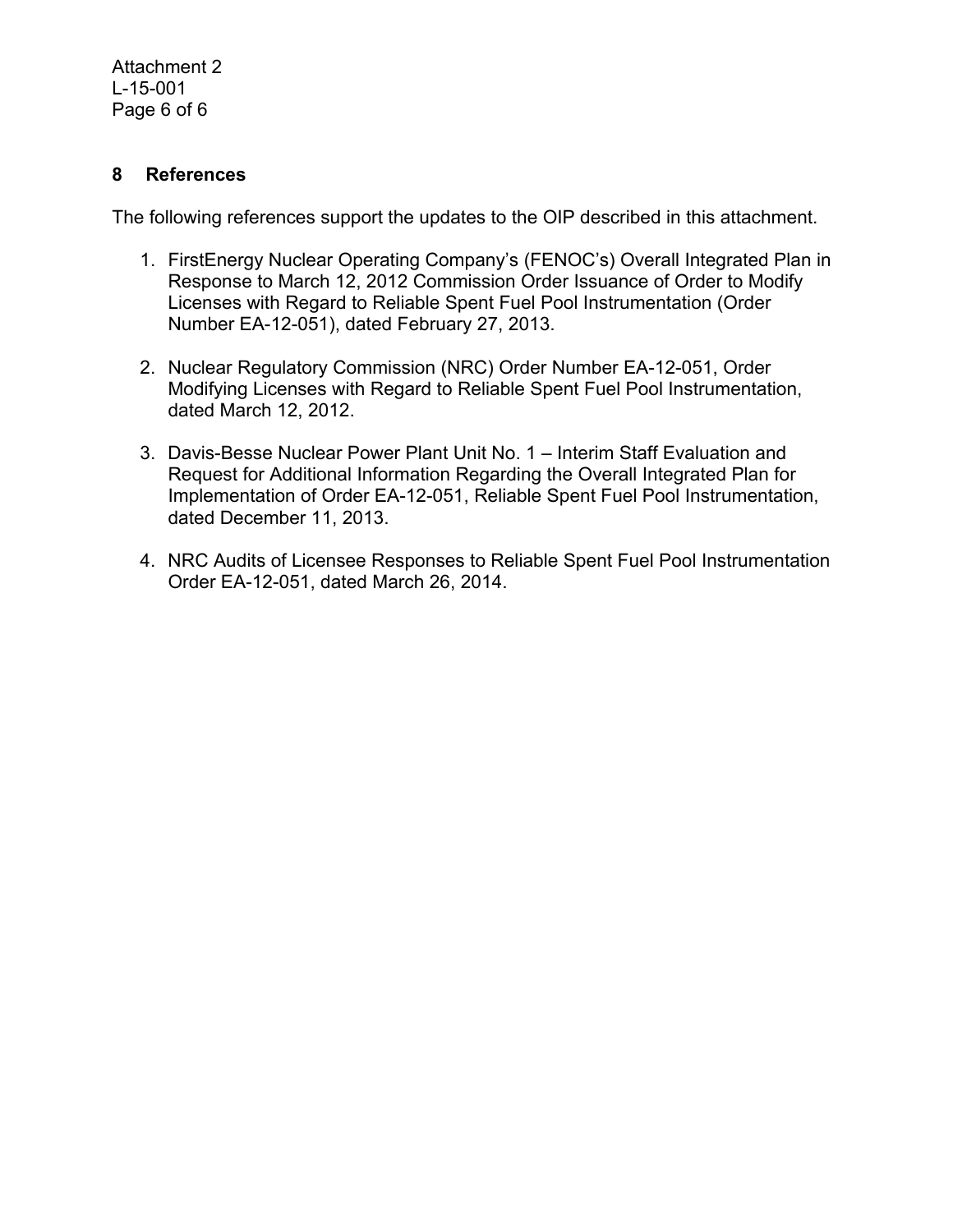#### Attachment 3 L-15-001

#### Perry Nuclear Power Plant Fourth Six-Month Status Report for the Implementation of Order EA-12-051, Order Modifying Licenses with Regard to Reliable Spent Fuel Pool Instrumentation Page 1 of 6

# **1 Introduction**

FirstEnergy Nuclear Operating Company (FENOC) developed an Overall Integrated Plan (OIP) for Perry Nuclear Power Plant (Reference 1 in Section 8), documenting the requirements to install reliable spent fuel pool (SFP) level instrumentation (LI), in response to Reference 2. This attachment provides an update of milestone accomplishments since the last status report, including any changes to the compliance method, schedule, or need for relief/relaxation and the basis, if any.

# **2 Milestone Accomplishments**

The following milestone(s) have been completed since July 21, 2014 and are current as of January 31, 2015.

- Update 3 was submitted
- Responses to interim staff evaluation requests for additional information were posted on the ePortal
- Completed SFP instrumentation design
- Delivery of SFP instrumentation was completed
- Began SFP instrumentation installation for Unit No. 1

# **3 Milestone Schedule Status**

The following provides an update to the milestone schedule to support the OIP. This section provides the activity status of each item and the expected completion date, noting any change. The dates are planning dates subject to change as design and implementation details are developed.

The milestones indicate the number assigned in the interim staff evaluation (ISE) (Reference 3) to each request for additional information (RAI). Updates to RAI responses are to be posted on the ePortal as indicated in Reference 4.

The revised milestone target completion dates do not impact the order implementation date.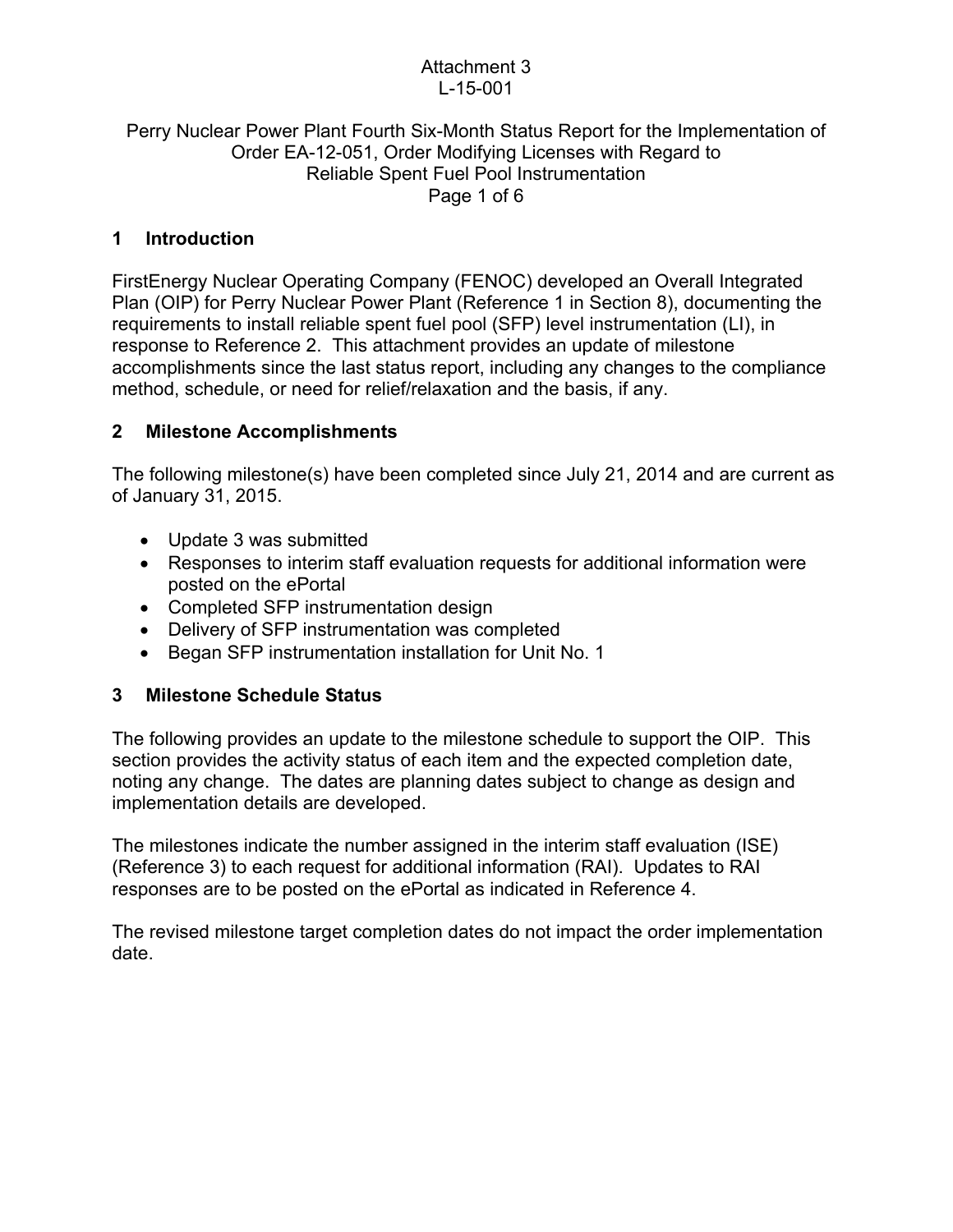| <b>Milestone</b>                            | <b>Target</b><br><b>Completion</b><br><b>Date</b> | <b>Activity</b><br><b>Status</b><br>(as of 1/31/15) | <b>Revised Target</b><br><b>Completion</b><br><b>Date</b> |
|---------------------------------------------|---------------------------------------------------|-----------------------------------------------------|-----------------------------------------------------------|
| <b>Submit Six-Month Status Updates</b>      |                                                   |                                                     |                                                           |
| Update 1                                    | August 2013                                       | Complete                                            |                                                           |
| Update 2, including response to ISE         |                                                   |                                                     |                                                           |
| RAI-1, RAI-2, RAI-3 (except 3b              |                                                   |                                                     |                                                           |
| schematic), RAI-5, RAI-8, and RAI-9a        | February 2014                                     | Complete                                            |                                                           |
| Update 3                                    | August 2014                                       | Complete                                            |                                                           |
| Post Response to ISE RAI-3b schematic,      |                                                   |                                                     |                                                           |
| RAI-4, RAI-6, RAI-7, RAI-9b, RAI-10,        |                                                   |                                                     |                                                           |
| RAI-11, RAI-12, RAI-13, and RAI-14 on       |                                                   |                                                     |                                                           |
| ePortal                                     | September 2014                                    | Complete                                            |                                                           |
| Update 4                                    | February 2015                                     | <b>Started</b>                                      |                                                           |
| Commence SFP Instrumentation Design         | 4Q12                                              | Complete                                            |                                                           |
| <b>Commence SFP Instrumentation</b>         |                                                   |                                                     |                                                           |
| Procurement                                 | 2Q13                                              | Complete                                            |                                                           |
| Complete SFP Instrumentation Design         | 3Q14                                              | Complete                                            |                                                           |
| <b>SFP Instrumentation Delivery</b>         | 3Q14                                              | Complete                                            |                                                           |
| Begin SFP Instrumentation Installation      | 4Q14                                              | Complete                                            |                                                           |
| Commissioning of SFP Instrumentation        | 1Q15                                              | <b>Started</b>                                      |                                                           |
| NRC Order Implementation Date (based on     |                                                   |                                                     |                                                           |
| the scheduled end of the second refueling   |                                                   |                                                     |                                                           |
| outage after implementation plan submittal) | Spring 2015                                       | <b>Not Started</b>                                  |                                                           |

# **4 Changes to Compliance Method**

There are no additional changes to the compliance method as documented in the OIP (Reference 1) for this reporting period.

# **5 Need for Relief/Relaxation and Basis for the Relief/Relaxation**

FENOC expects to comply with the order implementation date. Relief/relaxation is not required at this time.

# **6 Open Items from Overall Integrated Plan and Interim Staff Evaluation**

The following tables provide a summary of the open items documented in the OIP or the ISE and the status of each item.

| <b>Overall Integrated Plan Open Item</b> | Status         |
|------------------------------------------|----------------|
| None                                     | Not Applicable |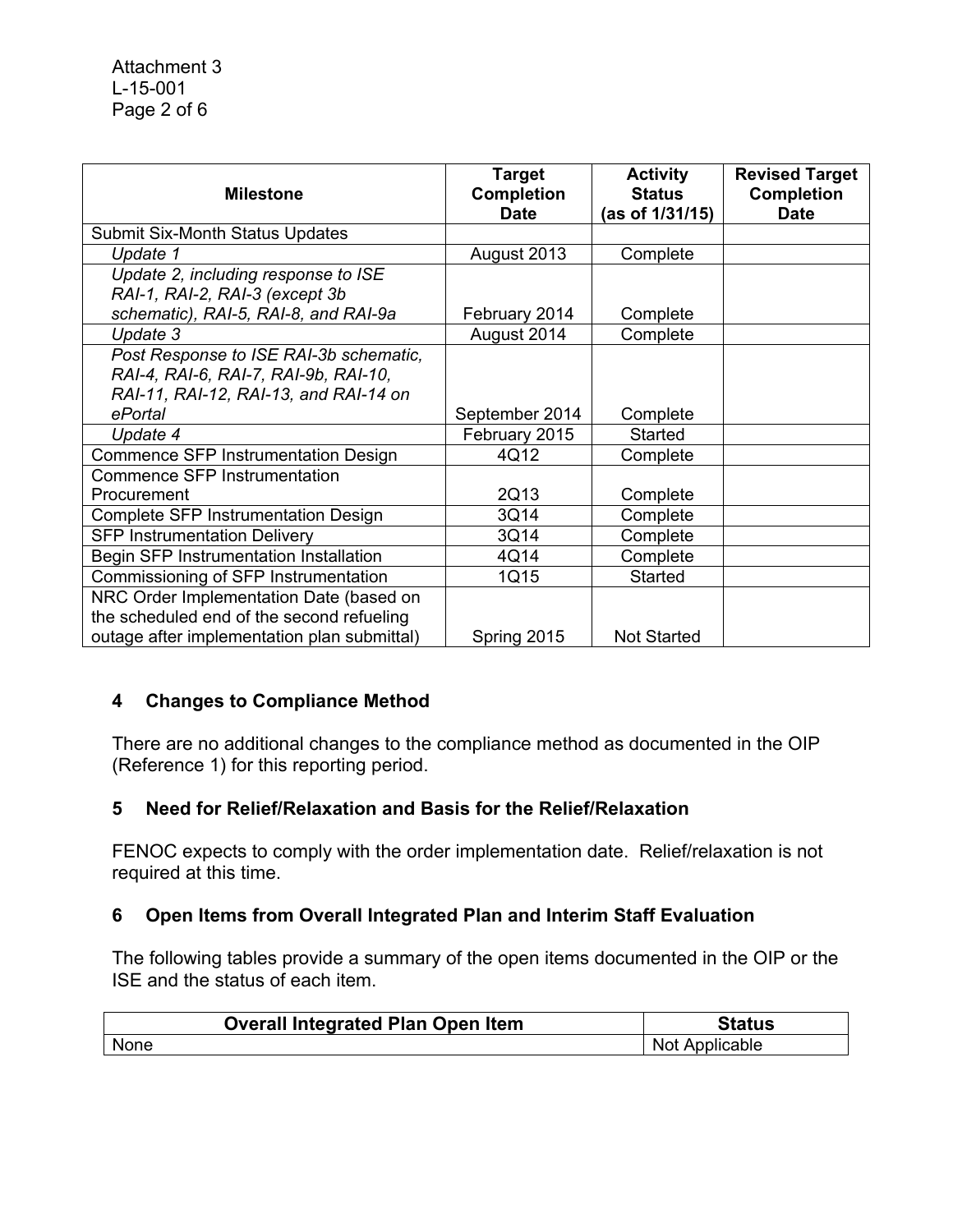| <b>Interim Staff Evaluation Open Item</b>                                                                                             | <b>Status</b>                    |
|---------------------------------------------------------------------------------------------------------------------------------------|----------------------------------|
| RAI-1: Please provide a clearly labeled sketch depicting the                                                                          | Complete. (Provided in           |
| elevation view of the proposed typical mounting arrangement for the                                                                   | February 2014 status             |
| portions of the instrument channel consisting of permanent                                                                            | report.)                         |
| measurement channel equipment (e.g., fixed level sensors and/or                                                                       |                                  |
| stilling wells, and mounting brackets). Indicate on this sketch the                                                                   |                                  |
| datum values representing Level 1, Level 2, and Level 3, as well as                                                                   |                                  |
| the top of the fuel racks. Indicate on this sketch the portion of the                                                                 |                                  |
| level sensor measurement range that is sensitive to measurement of                                                                    |                                  |
| the fuel pool level, with respect to the Level 1, Level 2, and Level 3,                                                               |                                  |
| datum points.                                                                                                                         |                                  |
| RAI-2: Please provide a clearly labeled sketch or marked-up plant                                                                     | Complete. (Provided in           |
| drawing of the plan view of the SFP area, depicting the SFP inside                                                                    | February 2014 status             |
| dimensions, the planned locations/placement of the primary and                                                                        | report.)                         |
| back-up SFP level sensor, and the proposed routing of the cables                                                                      |                                  |
| that will extend from these sensors toward the location of the read-                                                                  |                                  |
| out/display device.                                                                                                                   |                                  |
| RAI-3: Please provide the following:                                                                                                  | Complete. (Provided in           |
| (a) The design criteria that will be used to estimate the total loading                                                               | February 2014 status             |
| on the mounting device(s), including static weight loads and dynamic                                                                  | report with exception of         |
| loads. Describe the methodology that will be used to estimate the                                                                     | 3b. 3b schematic                 |
| total loading, inclusive of design basis maximum seismic loads and                                                                    | posted on ePortal.)              |
| the hydrodynamic loads that could result from pool sloshing or other                                                                  |                                  |
| effects that could accompany such seismic forces.                                                                                     |                                  |
| (b) A description of the manner in which the level sensor (and stilling                                                               |                                  |
| well, if appropriate) will be attached to the refueling floor and/or other                                                            |                                  |
| support structures for each planned point of attachment of the probe                                                                  |                                  |
| assembly. Indicate in a schematic the portions of the level sensor                                                                    |                                  |
| that will serve as points of attachment for mechanical/mounting or                                                                    |                                  |
| electrical connections.                                                                                                               |                                  |
| (c) A description of the manner by which the mechanical connections                                                                   |                                  |
| will attach the level instrument to permanent SFP structures so as to                                                                 |                                  |
| support the level sensor assembly.                                                                                                    |                                  |
| RAI-4: For RAI 3(a) above, please provide the results of the                                                                          | Complete. (Response              |
| analyses used to verify the design criteria and methodology for                                                                       | posted on ePortal.)              |
| seismic testing of the SFP instrumentation and the electronics units,                                                                 |                                  |
| including, design basis maximum seismic loads and the                                                                                 |                                  |
| hydrodynamic loads that could result from pool sloshing or other                                                                      |                                  |
| effects that could accompany such seismic forces.                                                                                     |                                  |
| RAI-5: For each of the mounting attachments required to attach SFP<br>Level equipment to plant structures, please describe the design | Complete. (Provided in           |
| inputs, and the methodology that will be used to qualify the structural                                                               | February 2014 status<br>report.) |
| integrity of the affected structures/equipment.                                                                                       |                                  |
| RAI-6: Please provide the following:                                                                                                  | Complete. (Response              |
| (a) A description of the specific method or combination of methods                                                                    | posted on ePortal.)              |
| that will be applied to demonstrate the reliability of the permanently                                                                |                                  |
| installed equipment under BDB ambient temperature, humidity,                                                                          |                                  |
| shock, vibration, and radiation conditions.                                                                                           |                                  |
| (b) A description of the testing and/or analyses that will be                                                                         |                                  |
| conducted to provide assurance that the equipment will perform                                                                        |                                  |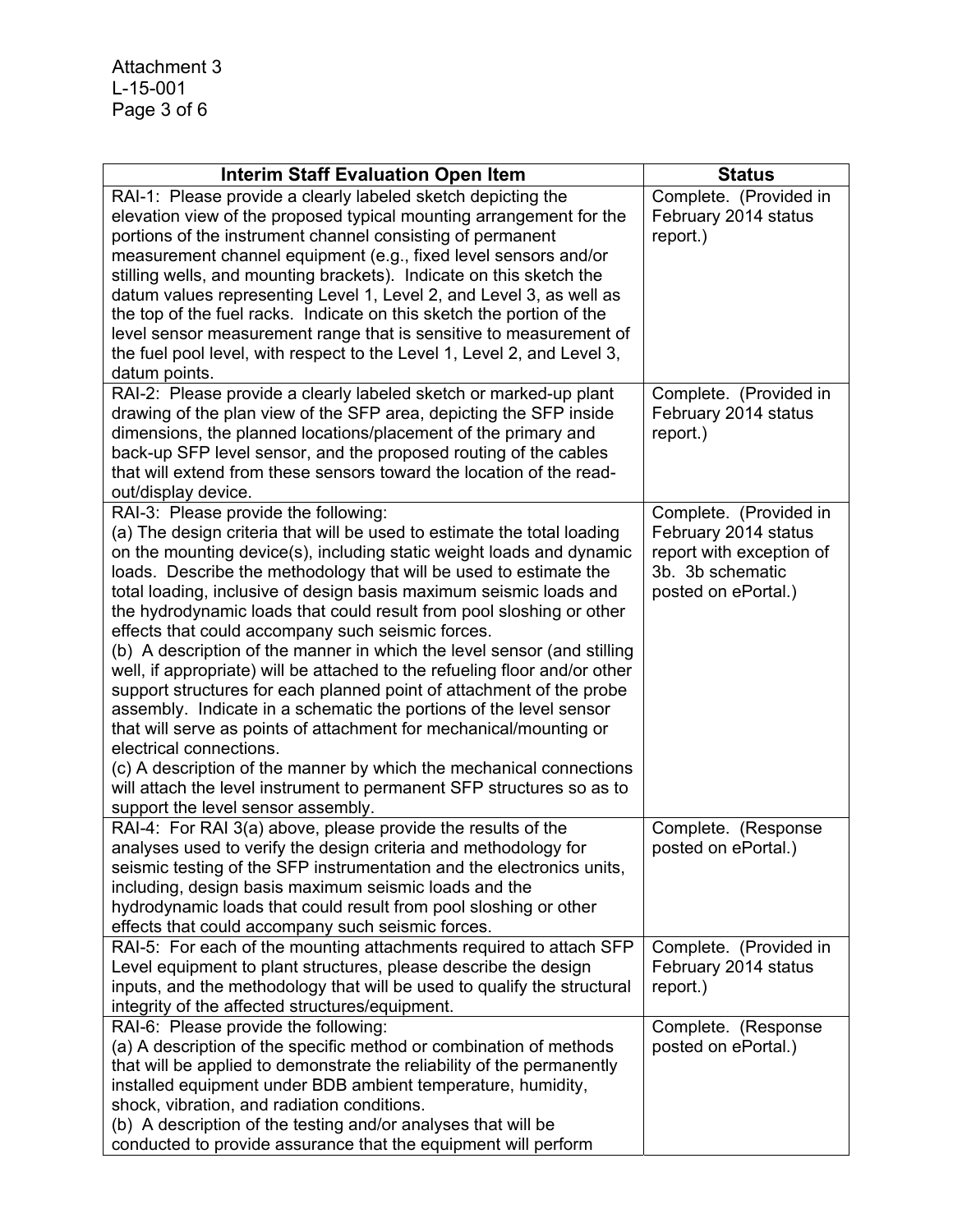| reliably under the worst-case credible design basis loading at the<br>location where the equipment will be mounted. Include a discussion<br>of this seismic reliability demonstration as it applies to (a) the level<br>sensor mounted in the SFP area, and (b) any control boxes,<br>electronics, or read-out and re-transmitting devices that will be<br>employed to convey the level information from the level sensor to the<br>plant operators or emergency responders.<br>(c) A description of the specific method or combination of methods<br>that will be used to confirm the reliability of the permanently installed<br>equipment such that following a seismic event the instrument will<br>maintain its required accuracy.<br>RAI-7: For RAI 6 above, please provide the results from the selected<br>Complete. (Response<br>methods, tests and analyses used to demonstrate the qualification<br>posted on ePortal.)<br>and reliability of the installed equipment in accordance with the Order<br>requirements.<br>RAI-8: Please provide the following:<br>Complete. (Provided in<br>(a) A description of how the two channels of the proposed level<br>February 2014 status<br>measurement system meet this requirement so that the potential for<br>report.)<br>a common cause event to adversely affect both channels is<br>minimized to the extent pacticable.<br>(b) Further information describing the design and installation of each<br>level measurement system, consisting of level sensor electronics,<br>cabling, and read-out devices. Please address how independence of<br>these components of the primary and back-up channels is achieved<br>through the application of independent power sources, physical and<br>spatial separation, independence of signals sent to the location(s) of<br>the readout devices, and the independence of the displays.<br>RAI-9: Please provide the following:<br>Complete (Provided<br>(a) A description of the electrical ac power sources and capabilities<br>RAI-9a response in<br>for the primary and backup channels.<br>February 2014 status<br>(b) Please provide the results of the calculation depicting the battery<br>report. Response to<br>backup duty cycle requirements demonstrating that its capacity is<br>RAI-9b posted on<br>sufficient to maintain the level indication function until offsite<br>ePortal.)<br>resource availability is reasonably assured.<br>RAI-10: Please provide the following:<br>Complete. (Response<br>(a) An estimate of the expected instrument channel accuracy<br>posted on ePortal.)<br>performance (e.g., in percent of span) under both (a) normal SFP<br>level conditions (approximately Level 1 or higher) and (b) at the BDB<br>conditions (i.e., radiation, temperature, humidity, post-seismic and<br>post-shock conditions) that would be present if the SFP level were at<br>the Level 2 and Level 3 datum points.<br>(b) A description of the methodology that will be used for determining<br>the maximum allowed deviation from the instrument channel design<br>accuracy that will be employed under normal operating conditions as<br>an acceptance criterion for a calibration procedure to flag to<br>operators and to technicians that the channel requires adjustment to<br>within the normal condition design accuracy.<br>RAI-11: Please provide the following:<br>Complete. (Response<br>(a) A description of the capability and provisions the proposed level<br>posted on ePortal.) | <b>Interim Staff Evaluation Open Item</b> | <b>Status</b> |
|--------------------------------------------------------------------------------------------------------------------------------------------------------------------------------------------------------------------------------------------------------------------------------------------------------------------------------------------------------------------------------------------------------------------------------------------------------------------------------------------------------------------------------------------------------------------------------------------------------------------------------------------------------------------------------------------------------------------------------------------------------------------------------------------------------------------------------------------------------------------------------------------------------------------------------------------------------------------------------------------------------------------------------------------------------------------------------------------------------------------------------------------------------------------------------------------------------------------------------------------------------------------------------------------------------------------------------------------------------------------------------------------------------------------------------------------------------------------------------------------------------------------------------------------------------------------------------------------------------------------------------------------------------------------------------------------------------------------------------------------------------------------------------------------------------------------------------------------------------------------------------------------------------------------------------------------------------------------------------------------------------------------------------------------------------------------------------------------------------------------------------------------------------------------------------------------------------------------------------------------------------------------------------------------------------------------------------------------------------------------------------------------------------------------------------------------------------------------------------------------------------------------------------------------------------------------------------------------------------------------------------------------------------------------------------------------------------------------------------------------------------------------------------------------------------------------------------------------------------------------------------------------------------------------------------------------------------------------------------------------------------------------------------------------------------------------------------------------------------------------------------------------------------------------------------------------------------------------------------------------------------------------------------------------------------------------------------------------------------------------------------------------------------------------------------------------------------------------------------------------------------------------------------|-------------------------------------------|---------------|
|                                                                                                                                                                                                                                                                                                                                                                                                                                                                                                                                                                                                                                                                                                                                                                                                                                                                                                                                                                                                                                                                                                                                                                                                                                                                                                                                                                                                                                                                                                                                                                                                                                                                                                                                                                                                                                                                                                                                                                                                                                                                                                                                                                                                                                                                                                                                                                                                                                                                                                                                                                                                                                                                                                                                                                                                                                                                                                                                                                                                                                                                                                                                                                                                                                                                                                                                                                                                                                                                                                                                |                                           |               |
|                                                                                                                                                                                                                                                                                                                                                                                                                                                                                                                                                                                                                                                                                                                                                                                                                                                                                                                                                                                                                                                                                                                                                                                                                                                                                                                                                                                                                                                                                                                                                                                                                                                                                                                                                                                                                                                                                                                                                                                                                                                                                                                                                                                                                                                                                                                                                                                                                                                                                                                                                                                                                                                                                                                                                                                                                                                                                                                                                                                                                                                                                                                                                                                                                                                                                                                                                                                                                                                                                                                                |                                           |               |
|                                                                                                                                                                                                                                                                                                                                                                                                                                                                                                                                                                                                                                                                                                                                                                                                                                                                                                                                                                                                                                                                                                                                                                                                                                                                                                                                                                                                                                                                                                                                                                                                                                                                                                                                                                                                                                                                                                                                                                                                                                                                                                                                                                                                                                                                                                                                                                                                                                                                                                                                                                                                                                                                                                                                                                                                                                                                                                                                                                                                                                                                                                                                                                                                                                                                                                                                                                                                                                                                                                                                |                                           |               |
|                                                                                                                                                                                                                                                                                                                                                                                                                                                                                                                                                                                                                                                                                                                                                                                                                                                                                                                                                                                                                                                                                                                                                                                                                                                                                                                                                                                                                                                                                                                                                                                                                                                                                                                                                                                                                                                                                                                                                                                                                                                                                                                                                                                                                                                                                                                                                                                                                                                                                                                                                                                                                                                                                                                                                                                                                                                                                                                                                                                                                                                                                                                                                                                                                                                                                                                                                                                                                                                                                                                                |                                           |               |
|                                                                                                                                                                                                                                                                                                                                                                                                                                                                                                                                                                                                                                                                                                                                                                                                                                                                                                                                                                                                                                                                                                                                                                                                                                                                                                                                                                                                                                                                                                                                                                                                                                                                                                                                                                                                                                                                                                                                                                                                                                                                                                                                                                                                                                                                                                                                                                                                                                                                                                                                                                                                                                                                                                                                                                                                                                                                                                                                                                                                                                                                                                                                                                                                                                                                                                                                                                                                                                                                                                                                |                                           |               |
|                                                                                                                                                                                                                                                                                                                                                                                                                                                                                                                                                                                                                                                                                                                                                                                                                                                                                                                                                                                                                                                                                                                                                                                                                                                                                                                                                                                                                                                                                                                                                                                                                                                                                                                                                                                                                                                                                                                                                                                                                                                                                                                                                                                                                                                                                                                                                                                                                                                                                                                                                                                                                                                                                                                                                                                                                                                                                                                                                                                                                                                                                                                                                                                                                                                                                                                                                                                                                                                                                                                                |                                           |               |
|                                                                                                                                                                                                                                                                                                                                                                                                                                                                                                                                                                                                                                                                                                                                                                                                                                                                                                                                                                                                                                                                                                                                                                                                                                                                                                                                                                                                                                                                                                                                                                                                                                                                                                                                                                                                                                                                                                                                                                                                                                                                                                                                                                                                                                                                                                                                                                                                                                                                                                                                                                                                                                                                                                                                                                                                                                                                                                                                                                                                                                                                                                                                                                                                                                                                                                                                                                                                                                                                                                                                |                                           |               |
|                                                                                                                                                                                                                                                                                                                                                                                                                                                                                                                                                                                                                                                                                                                                                                                                                                                                                                                                                                                                                                                                                                                                                                                                                                                                                                                                                                                                                                                                                                                                                                                                                                                                                                                                                                                                                                                                                                                                                                                                                                                                                                                                                                                                                                                                                                                                                                                                                                                                                                                                                                                                                                                                                                                                                                                                                                                                                                                                                                                                                                                                                                                                                                                                                                                                                                                                                                                                                                                                                                                                |                                           |               |
|                                                                                                                                                                                                                                                                                                                                                                                                                                                                                                                                                                                                                                                                                                                                                                                                                                                                                                                                                                                                                                                                                                                                                                                                                                                                                                                                                                                                                                                                                                                                                                                                                                                                                                                                                                                                                                                                                                                                                                                                                                                                                                                                                                                                                                                                                                                                                                                                                                                                                                                                                                                                                                                                                                                                                                                                                                                                                                                                                                                                                                                                                                                                                                                                                                                                                                                                                                                                                                                                                                                                |                                           |               |
|                                                                                                                                                                                                                                                                                                                                                                                                                                                                                                                                                                                                                                                                                                                                                                                                                                                                                                                                                                                                                                                                                                                                                                                                                                                                                                                                                                                                                                                                                                                                                                                                                                                                                                                                                                                                                                                                                                                                                                                                                                                                                                                                                                                                                                                                                                                                                                                                                                                                                                                                                                                                                                                                                                                                                                                                                                                                                                                                                                                                                                                                                                                                                                                                                                                                                                                                                                                                                                                                                                                                |                                           |               |
|                                                                                                                                                                                                                                                                                                                                                                                                                                                                                                                                                                                                                                                                                                                                                                                                                                                                                                                                                                                                                                                                                                                                                                                                                                                                                                                                                                                                                                                                                                                                                                                                                                                                                                                                                                                                                                                                                                                                                                                                                                                                                                                                                                                                                                                                                                                                                                                                                                                                                                                                                                                                                                                                                                                                                                                                                                                                                                                                                                                                                                                                                                                                                                                                                                                                                                                                                                                                                                                                                                                                |                                           |               |
|                                                                                                                                                                                                                                                                                                                                                                                                                                                                                                                                                                                                                                                                                                                                                                                                                                                                                                                                                                                                                                                                                                                                                                                                                                                                                                                                                                                                                                                                                                                                                                                                                                                                                                                                                                                                                                                                                                                                                                                                                                                                                                                                                                                                                                                                                                                                                                                                                                                                                                                                                                                                                                                                                                                                                                                                                                                                                                                                                                                                                                                                                                                                                                                                                                                                                                                                                                                                                                                                                                                                |                                           |               |
|                                                                                                                                                                                                                                                                                                                                                                                                                                                                                                                                                                                                                                                                                                                                                                                                                                                                                                                                                                                                                                                                                                                                                                                                                                                                                                                                                                                                                                                                                                                                                                                                                                                                                                                                                                                                                                                                                                                                                                                                                                                                                                                                                                                                                                                                                                                                                                                                                                                                                                                                                                                                                                                                                                                                                                                                                                                                                                                                                                                                                                                                                                                                                                                                                                                                                                                                                                                                                                                                                                                                |                                           |               |
|                                                                                                                                                                                                                                                                                                                                                                                                                                                                                                                                                                                                                                                                                                                                                                                                                                                                                                                                                                                                                                                                                                                                                                                                                                                                                                                                                                                                                                                                                                                                                                                                                                                                                                                                                                                                                                                                                                                                                                                                                                                                                                                                                                                                                                                                                                                                                                                                                                                                                                                                                                                                                                                                                                                                                                                                                                                                                                                                                                                                                                                                                                                                                                                                                                                                                                                                                                                                                                                                                                                                |                                           |               |
|                                                                                                                                                                                                                                                                                                                                                                                                                                                                                                                                                                                                                                                                                                                                                                                                                                                                                                                                                                                                                                                                                                                                                                                                                                                                                                                                                                                                                                                                                                                                                                                                                                                                                                                                                                                                                                                                                                                                                                                                                                                                                                                                                                                                                                                                                                                                                                                                                                                                                                                                                                                                                                                                                                                                                                                                                                                                                                                                                                                                                                                                                                                                                                                                                                                                                                                                                                                                                                                                                                                                |                                           |               |
|                                                                                                                                                                                                                                                                                                                                                                                                                                                                                                                                                                                                                                                                                                                                                                                                                                                                                                                                                                                                                                                                                                                                                                                                                                                                                                                                                                                                                                                                                                                                                                                                                                                                                                                                                                                                                                                                                                                                                                                                                                                                                                                                                                                                                                                                                                                                                                                                                                                                                                                                                                                                                                                                                                                                                                                                                                                                                                                                                                                                                                                                                                                                                                                                                                                                                                                                                                                                                                                                                                                                |                                           |               |
|                                                                                                                                                                                                                                                                                                                                                                                                                                                                                                                                                                                                                                                                                                                                                                                                                                                                                                                                                                                                                                                                                                                                                                                                                                                                                                                                                                                                                                                                                                                                                                                                                                                                                                                                                                                                                                                                                                                                                                                                                                                                                                                                                                                                                                                                                                                                                                                                                                                                                                                                                                                                                                                                                                                                                                                                                                                                                                                                                                                                                                                                                                                                                                                                                                                                                                                                                                                                                                                                                                                                |                                           |               |
|                                                                                                                                                                                                                                                                                                                                                                                                                                                                                                                                                                                                                                                                                                                                                                                                                                                                                                                                                                                                                                                                                                                                                                                                                                                                                                                                                                                                                                                                                                                                                                                                                                                                                                                                                                                                                                                                                                                                                                                                                                                                                                                                                                                                                                                                                                                                                                                                                                                                                                                                                                                                                                                                                                                                                                                                                                                                                                                                                                                                                                                                                                                                                                                                                                                                                                                                                                                                                                                                                                                                |                                           |               |
|                                                                                                                                                                                                                                                                                                                                                                                                                                                                                                                                                                                                                                                                                                                                                                                                                                                                                                                                                                                                                                                                                                                                                                                                                                                                                                                                                                                                                                                                                                                                                                                                                                                                                                                                                                                                                                                                                                                                                                                                                                                                                                                                                                                                                                                                                                                                                                                                                                                                                                                                                                                                                                                                                                                                                                                                                                                                                                                                                                                                                                                                                                                                                                                                                                                                                                                                                                                                                                                                                                                                |                                           |               |
|                                                                                                                                                                                                                                                                                                                                                                                                                                                                                                                                                                                                                                                                                                                                                                                                                                                                                                                                                                                                                                                                                                                                                                                                                                                                                                                                                                                                                                                                                                                                                                                                                                                                                                                                                                                                                                                                                                                                                                                                                                                                                                                                                                                                                                                                                                                                                                                                                                                                                                                                                                                                                                                                                                                                                                                                                                                                                                                                                                                                                                                                                                                                                                                                                                                                                                                                                                                                                                                                                                                                |                                           |               |
|                                                                                                                                                                                                                                                                                                                                                                                                                                                                                                                                                                                                                                                                                                                                                                                                                                                                                                                                                                                                                                                                                                                                                                                                                                                                                                                                                                                                                                                                                                                                                                                                                                                                                                                                                                                                                                                                                                                                                                                                                                                                                                                                                                                                                                                                                                                                                                                                                                                                                                                                                                                                                                                                                                                                                                                                                                                                                                                                                                                                                                                                                                                                                                                                                                                                                                                                                                                                                                                                                                                                |                                           |               |
|                                                                                                                                                                                                                                                                                                                                                                                                                                                                                                                                                                                                                                                                                                                                                                                                                                                                                                                                                                                                                                                                                                                                                                                                                                                                                                                                                                                                                                                                                                                                                                                                                                                                                                                                                                                                                                                                                                                                                                                                                                                                                                                                                                                                                                                                                                                                                                                                                                                                                                                                                                                                                                                                                                                                                                                                                                                                                                                                                                                                                                                                                                                                                                                                                                                                                                                                                                                                                                                                                                                                |                                           |               |
|                                                                                                                                                                                                                                                                                                                                                                                                                                                                                                                                                                                                                                                                                                                                                                                                                                                                                                                                                                                                                                                                                                                                                                                                                                                                                                                                                                                                                                                                                                                                                                                                                                                                                                                                                                                                                                                                                                                                                                                                                                                                                                                                                                                                                                                                                                                                                                                                                                                                                                                                                                                                                                                                                                                                                                                                                                                                                                                                                                                                                                                                                                                                                                                                                                                                                                                                                                                                                                                                                                                                |                                           |               |
|                                                                                                                                                                                                                                                                                                                                                                                                                                                                                                                                                                                                                                                                                                                                                                                                                                                                                                                                                                                                                                                                                                                                                                                                                                                                                                                                                                                                                                                                                                                                                                                                                                                                                                                                                                                                                                                                                                                                                                                                                                                                                                                                                                                                                                                                                                                                                                                                                                                                                                                                                                                                                                                                                                                                                                                                                                                                                                                                                                                                                                                                                                                                                                                                                                                                                                                                                                                                                                                                                                                                |                                           |               |
|                                                                                                                                                                                                                                                                                                                                                                                                                                                                                                                                                                                                                                                                                                                                                                                                                                                                                                                                                                                                                                                                                                                                                                                                                                                                                                                                                                                                                                                                                                                                                                                                                                                                                                                                                                                                                                                                                                                                                                                                                                                                                                                                                                                                                                                                                                                                                                                                                                                                                                                                                                                                                                                                                                                                                                                                                                                                                                                                                                                                                                                                                                                                                                                                                                                                                                                                                                                                                                                                                                                                |                                           |               |
|                                                                                                                                                                                                                                                                                                                                                                                                                                                                                                                                                                                                                                                                                                                                                                                                                                                                                                                                                                                                                                                                                                                                                                                                                                                                                                                                                                                                                                                                                                                                                                                                                                                                                                                                                                                                                                                                                                                                                                                                                                                                                                                                                                                                                                                                                                                                                                                                                                                                                                                                                                                                                                                                                                                                                                                                                                                                                                                                                                                                                                                                                                                                                                                                                                                                                                                                                                                                                                                                                                                                |                                           |               |
|                                                                                                                                                                                                                                                                                                                                                                                                                                                                                                                                                                                                                                                                                                                                                                                                                                                                                                                                                                                                                                                                                                                                                                                                                                                                                                                                                                                                                                                                                                                                                                                                                                                                                                                                                                                                                                                                                                                                                                                                                                                                                                                                                                                                                                                                                                                                                                                                                                                                                                                                                                                                                                                                                                                                                                                                                                                                                                                                                                                                                                                                                                                                                                                                                                                                                                                                                                                                                                                                                                                                |                                           |               |
|                                                                                                                                                                                                                                                                                                                                                                                                                                                                                                                                                                                                                                                                                                                                                                                                                                                                                                                                                                                                                                                                                                                                                                                                                                                                                                                                                                                                                                                                                                                                                                                                                                                                                                                                                                                                                                                                                                                                                                                                                                                                                                                                                                                                                                                                                                                                                                                                                                                                                                                                                                                                                                                                                                                                                                                                                                                                                                                                                                                                                                                                                                                                                                                                                                                                                                                                                                                                                                                                                                                                |                                           |               |
|                                                                                                                                                                                                                                                                                                                                                                                                                                                                                                                                                                                                                                                                                                                                                                                                                                                                                                                                                                                                                                                                                                                                                                                                                                                                                                                                                                                                                                                                                                                                                                                                                                                                                                                                                                                                                                                                                                                                                                                                                                                                                                                                                                                                                                                                                                                                                                                                                                                                                                                                                                                                                                                                                                                                                                                                                                                                                                                                                                                                                                                                                                                                                                                                                                                                                                                                                                                                                                                                                                                                |                                           |               |
|                                                                                                                                                                                                                                                                                                                                                                                                                                                                                                                                                                                                                                                                                                                                                                                                                                                                                                                                                                                                                                                                                                                                                                                                                                                                                                                                                                                                                                                                                                                                                                                                                                                                                                                                                                                                                                                                                                                                                                                                                                                                                                                                                                                                                                                                                                                                                                                                                                                                                                                                                                                                                                                                                                                                                                                                                                                                                                                                                                                                                                                                                                                                                                                                                                                                                                                                                                                                                                                                                                                                |                                           |               |
|                                                                                                                                                                                                                                                                                                                                                                                                                                                                                                                                                                                                                                                                                                                                                                                                                                                                                                                                                                                                                                                                                                                                                                                                                                                                                                                                                                                                                                                                                                                                                                                                                                                                                                                                                                                                                                                                                                                                                                                                                                                                                                                                                                                                                                                                                                                                                                                                                                                                                                                                                                                                                                                                                                                                                                                                                                                                                                                                                                                                                                                                                                                                                                                                                                                                                                                                                                                                                                                                                                                                |                                           |               |
|                                                                                                                                                                                                                                                                                                                                                                                                                                                                                                                                                                                                                                                                                                                                                                                                                                                                                                                                                                                                                                                                                                                                                                                                                                                                                                                                                                                                                                                                                                                                                                                                                                                                                                                                                                                                                                                                                                                                                                                                                                                                                                                                                                                                                                                                                                                                                                                                                                                                                                                                                                                                                                                                                                                                                                                                                                                                                                                                                                                                                                                                                                                                                                                                                                                                                                                                                                                                                                                                                                                                |                                           |               |
|                                                                                                                                                                                                                                                                                                                                                                                                                                                                                                                                                                                                                                                                                                                                                                                                                                                                                                                                                                                                                                                                                                                                                                                                                                                                                                                                                                                                                                                                                                                                                                                                                                                                                                                                                                                                                                                                                                                                                                                                                                                                                                                                                                                                                                                                                                                                                                                                                                                                                                                                                                                                                                                                                                                                                                                                                                                                                                                                                                                                                                                                                                                                                                                                                                                                                                                                                                                                                                                                                                                                |                                           |               |
|                                                                                                                                                                                                                                                                                                                                                                                                                                                                                                                                                                                                                                                                                                                                                                                                                                                                                                                                                                                                                                                                                                                                                                                                                                                                                                                                                                                                                                                                                                                                                                                                                                                                                                                                                                                                                                                                                                                                                                                                                                                                                                                                                                                                                                                                                                                                                                                                                                                                                                                                                                                                                                                                                                                                                                                                                                                                                                                                                                                                                                                                                                                                                                                                                                                                                                                                                                                                                                                                                                                                |                                           |               |
|                                                                                                                                                                                                                                                                                                                                                                                                                                                                                                                                                                                                                                                                                                                                                                                                                                                                                                                                                                                                                                                                                                                                                                                                                                                                                                                                                                                                                                                                                                                                                                                                                                                                                                                                                                                                                                                                                                                                                                                                                                                                                                                                                                                                                                                                                                                                                                                                                                                                                                                                                                                                                                                                                                                                                                                                                                                                                                                                                                                                                                                                                                                                                                                                                                                                                                                                                                                                                                                                                                                                |                                           |               |
|                                                                                                                                                                                                                                                                                                                                                                                                                                                                                                                                                                                                                                                                                                                                                                                                                                                                                                                                                                                                                                                                                                                                                                                                                                                                                                                                                                                                                                                                                                                                                                                                                                                                                                                                                                                                                                                                                                                                                                                                                                                                                                                                                                                                                                                                                                                                                                                                                                                                                                                                                                                                                                                                                                                                                                                                                                                                                                                                                                                                                                                                                                                                                                                                                                                                                                                                                                                                                                                                                                                                |                                           |               |
|                                                                                                                                                                                                                                                                                                                                                                                                                                                                                                                                                                                                                                                                                                                                                                                                                                                                                                                                                                                                                                                                                                                                                                                                                                                                                                                                                                                                                                                                                                                                                                                                                                                                                                                                                                                                                                                                                                                                                                                                                                                                                                                                                                                                                                                                                                                                                                                                                                                                                                                                                                                                                                                                                                                                                                                                                                                                                                                                                                                                                                                                                                                                                                                                                                                                                                                                                                                                                                                                                                                                |                                           |               |
|                                                                                                                                                                                                                                                                                                                                                                                                                                                                                                                                                                                                                                                                                                                                                                                                                                                                                                                                                                                                                                                                                                                                                                                                                                                                                                                                                                                                                                                                                                                                                                                                                                                                                                                                                                                                                                                                                                                                                                                                                                                                                                                                                                                                                                                                                                                                                                                                                                                                                                                                                                                                                                                                                                                                                                                                                                                                                                                                                                                                                                                                                                                                                                                                                                                                                                                                                                                                                                                                                                                                |                                           |               |
|                                                                                                                                                                                                                                                                                                                                                                                                                                                                                                                                                                                                                                                                                                                                                                                                                                                                                                                                                                                                                                                                                                                                                                                                                                                                                                                                                                                                                                                                                                                                                                                                                                                                                                                                                                                                                                                                                                                                                                                                                                                                                                                                                                                                                                                                                                                                                                                                                                                                                                                                                                                                                                                                                                                                                                                                                                                                                                                                                                                                                                                                                                                                                                                                                                                                                                                                                                                                                                                                                                                                |                                           |               |
|                                                                                                                                                                                                                                                                                                                                                                                                                                                                                                                                                                                                                                                                                                                                                                                                                                                                                                                                                                                                                                                                                                                                                                                                                                                                                                                                                                                                                                                                                                                                                                                                                                                                                                                                                                                                                                                                                                                                                                                                                                                                                                                                                                                                                                                                                                                                                                                                                                                                                                                                                                                                                                                                                                                                                                                                                                                                                                                                                                                                                                                                                                                                                                                                                                                                                                                                                                                                                                                                                                                                |                                           |               |
|                                                                                                                                                                                                                                                                                                                                                                                                                                                                                                                                                                                                                                                                                                                                                                                                                                                                                                                                                                                                                                                                                                                                                                                                                                                                                                                                                                                                                                                                                                                                                                                                                                                                                                                                                                                                                                                                                                                                                                                                                                                                                                                                                                                                                                                                                                                                                                                                                                                                                                                                                                                                                                                                                                                                                                                                                                                                                                                                                                                                                                                                                                                                                                                                                                                                                                                                                                                                                                                                                                                                |                                           |               |
|                                                                                                                                                                                                                                                                                                                                                                                                                                                                                                                                                                                                                                                                                                                                                                                                                                                                                                                                                                                                                                                                                                                                                                                                                                                                                                                                                                                                                                                                                                                                                                                                                                                                                                                                                                                                                                                                                                                                                                                                                                                                                                                                                                                                                                                                                                                                                                                                                                                                                                                                                                                                                                                                                                                                                                                                                                                                                                                                                                                                                                                                                                                                                                                                                                                                                                                                                                                                                                                                                                                                |                                           |               |
|                                                                                                                                                                                                                                                                                                                                                                                                                                                                                                                                                                                                                                                                                                                                                                                                                                                                                                                                                                                                                                                                                                                                                                                                                                                                                                                                                                                                                                                                                                                                                                                                                                                                                                                                                                                                                                                                                                                                                                                                                                                                                                                                                                                                                                                                                                                                                                                                                                                                                                                                                                                                                                                                                                                                                                                                                                                                                                                                                                                                                                                                                                                                                                                                                                                                                                                                                                                                                                                                                                                                |                                           |               |
|                                                                                                                                                                                                                                                                                                                                                                                                                                                                                                                                                                                                                                                                                                                                                                                                                                                                                                                                                                                                                                                                                                                                                                                                                                                                                                                                                                                                                                                                                                                                                                                                                                                                                                                                                                                                                                                                                                                                                                                                                                                                                                                                                                                                                                                                                                                                                                                                                                                                                                                                                                                                                                                                                                                                                                                                                                                                                                                                                                                                                                                                                                                                                                                                                                                                                                                                                                                                                                                                                                                                |                                           |               |
|                                                                                                                                                                                                                                                                                                                                                                                                                                                                                                                                                                                                                                                                                                                                                                                                                                                                                                                                                                                                                                                                                                                                                                                                                                                                                                                                                                                                                                                                                                                                                                                                                                                                                                                                                                                                                                                                                                                                                                                                                                                                                                                                                                                                                                                                                                                                                                                                                                                                                                                                                                                                                                                                                                                                                                                                                                                                                                                                                                                                                                                                                                                                                                                                                                                                                                                                                                                                                                                                                                                                |                                           |               |
|                                                                                                                                                                                                                                                                                                                                                                                                                                                                                                                                                                                                                                                                                                                                                                                                                                                                                                                                                                                                                                                                                                                                                                                                                                                                                                                                                                                                                                                                                                                                                                                                                                                                                                                                                                                                                                                                                                                                                                                                                                                                                                                                                                                                                                                                                                                                                                                                                                                                                                                                                                                                                                                                                                                                                                                                                                                                                                                                                                                                                                                                                                                                                                                                                                                                                                                                                                                                                                                                                                                                |                                           |               |
|                                                                                                                                                                                                                                                                                                                                                                                                                                                                                                                                                                                                                                                                                                                                                                                                                                                                                                                                                                                                                                                                                                                                                                                                                                                                                                                                                                                                                                                                                                                                                                                                                                                                                                                                                                                                                                                                                                                                                                                                                                                                                                                                                                                                                                                                                                                                                                                                                                                                                                                                                                                                                                                                                                                                                                                                                                                                                                                                                                                                                                                                                                                                                                                                                                                                                                                                                                                                                                                                                                                                |                                           |               |
| sensing equipment will have to enable periodic testing and                                                                                                                                                                                                                                                                                                                                                                                                                                                                                                                                                                                                                                                                                                                                                                                                                                                                                                                                                                                                                                                                                                                                                                                                                                                                                                                                                                                                                                                                                                                                                                                                                                                                                                                                                                                                                                                                                                                                                                                                                                                                                                                                                                                                                                                                                                                                                                                                                                                                                                                                                                                                                                                                                                                                                                                                                                                                                                                                                                                                                                                                                                                                                                                                                                                                                                                                                                                                                                                                     |                                           |               |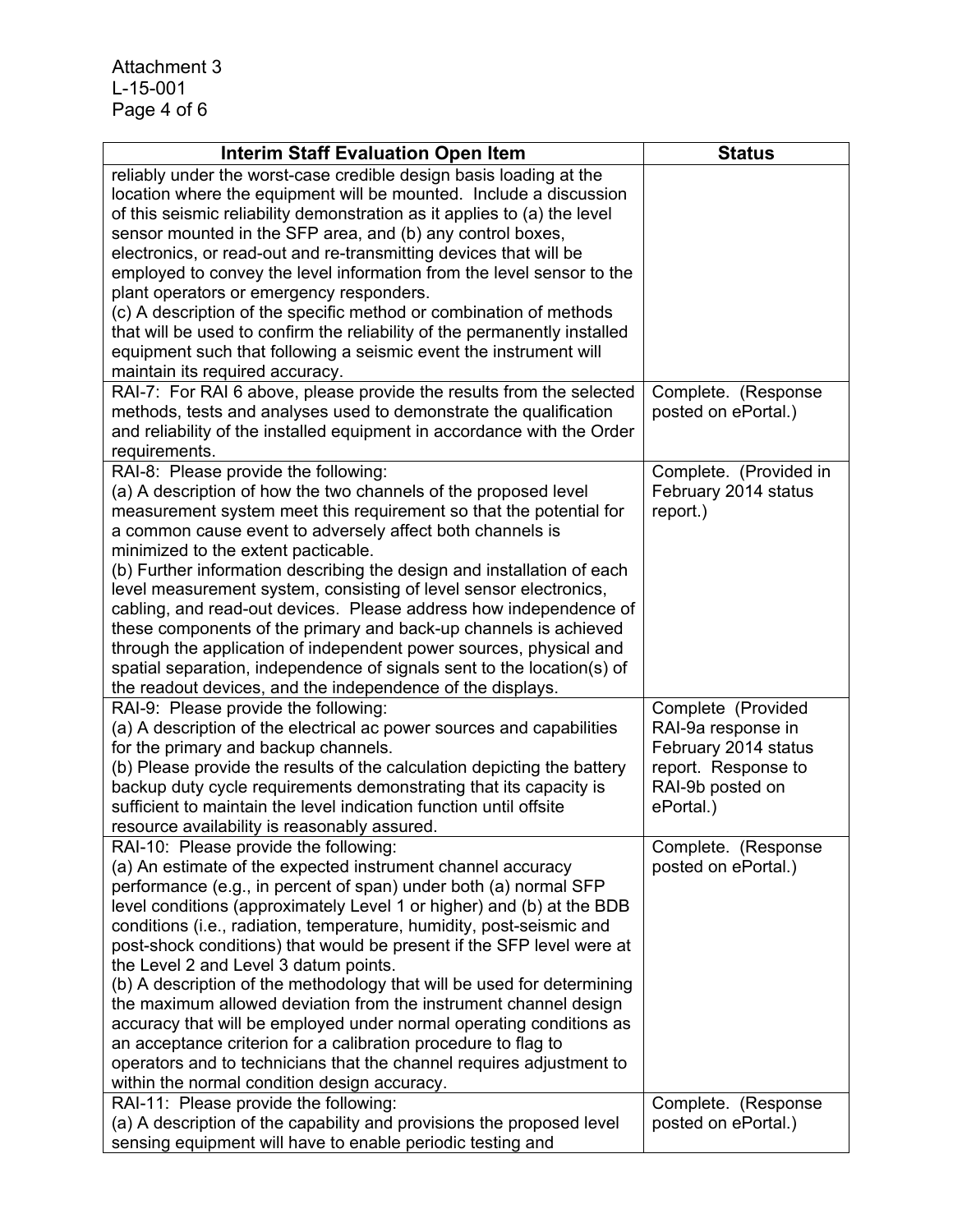| <b>Interim Staff Evaluation Open Item</b>                                                                                                   | <b>Status</b>       |
|---------------------------------------------------------------------------------------------------------------------------------------------|---------------------|
| calibration, including how this capability enables the equipment to be                                                                      |                     |
| tested in-situ.                                                                                                                             |                     |
| (b) A description of how such testing and calibration will enable the                                                                       |                     |
| conduct of regular channel checks of each independent channel                                                                               |                     |
| against the other, and against any other permanently-installed SFP                                                                          |                     |
| level instrumentation.<br>(c) A description of how calibration tests and functional checks will                                             |                     |
| be performed, and the frequency at which they will be conducted.                                                                            |                     |
| Discuss how these surveillances will be incorporated into the plant                                                                         |                     |
| surveillance program.                                                                                                                       |                     |
| (d) A description of the preventive maintenance tasks required to be                                                                        |                     |
| performed during normal operation, and the planned maximum                                                                                  |                     |
| surveillance interval that is necessary to ensure that the channels                                                                         |                     |
| are fully conditioned to accurately and reliably perform their functions                                                                    |                     |
| when needed.                                                                                                                                |                     |
| RAI-12: Please provide a list of the procedures addressing operation                                                                        | Complete. (Response |
| (both normal and abnormal response), calibration, test, maintenance,                                                                        | posted on ePortal.) |
| and inspection that will be developed for use of the spent SFP                                                                              |                     |
| instrumentation. The licensee is requested to include a brief                                                                               |                     |
| description of the specific technical objectives to be achieved within                                                                      |                     |
| each procedure.                                                                                                                             |                     |
| RAI-13: Please provide the following:                                                                                                       | Complete. (Response |
| (a) Further information describing the maintenance and testing                                                                              | posted on ePortal.) |
| program the licensee will establish and implement to ensure that<br>regular testing and calibration is performed and verified by inspection |                     |
| and audit to demonstrate conformance with design and system                                                                                 |                     |
| readiness requirements. Include a description of plans to ensure                                                                            |                     |
| necessary channel checks, functional tests, periodic calibration, and                                                                       |                     |
| maintenance will be conducted for the level measurement system                                                                              |                     |
| and its supporting equipment.                                                                                                               |                     |
| (b) A description of FENOC's procedure/process to implement the                                                                             |                     |
| guidance in NEI 12-02 Section 4.3 on compensatory actions for one                                                                           |                     |
| or both non-functioning channels.                                                                                                           |                     |
| (c) A description of the compensatory actions to be taken in the                                                                            |                     |
| event that one of the instrument channels cannot be restored to                                                                             |                     |
| functional status within 90 days.                                                                                                           |                     |
| RAI-14: Please provide a description of the in-situ calibration                                                                             | Complete. (Response |
| process at the SFP location that will result in the channel calibration                                                                     | posted on ePortal.) |
| being maintained at its design accuracy.                                                                                                    |                     |

# **7 Potential Interim Staff Evaluation Impacts**

There are no potential impacts to the ISE identified for this reporting period.